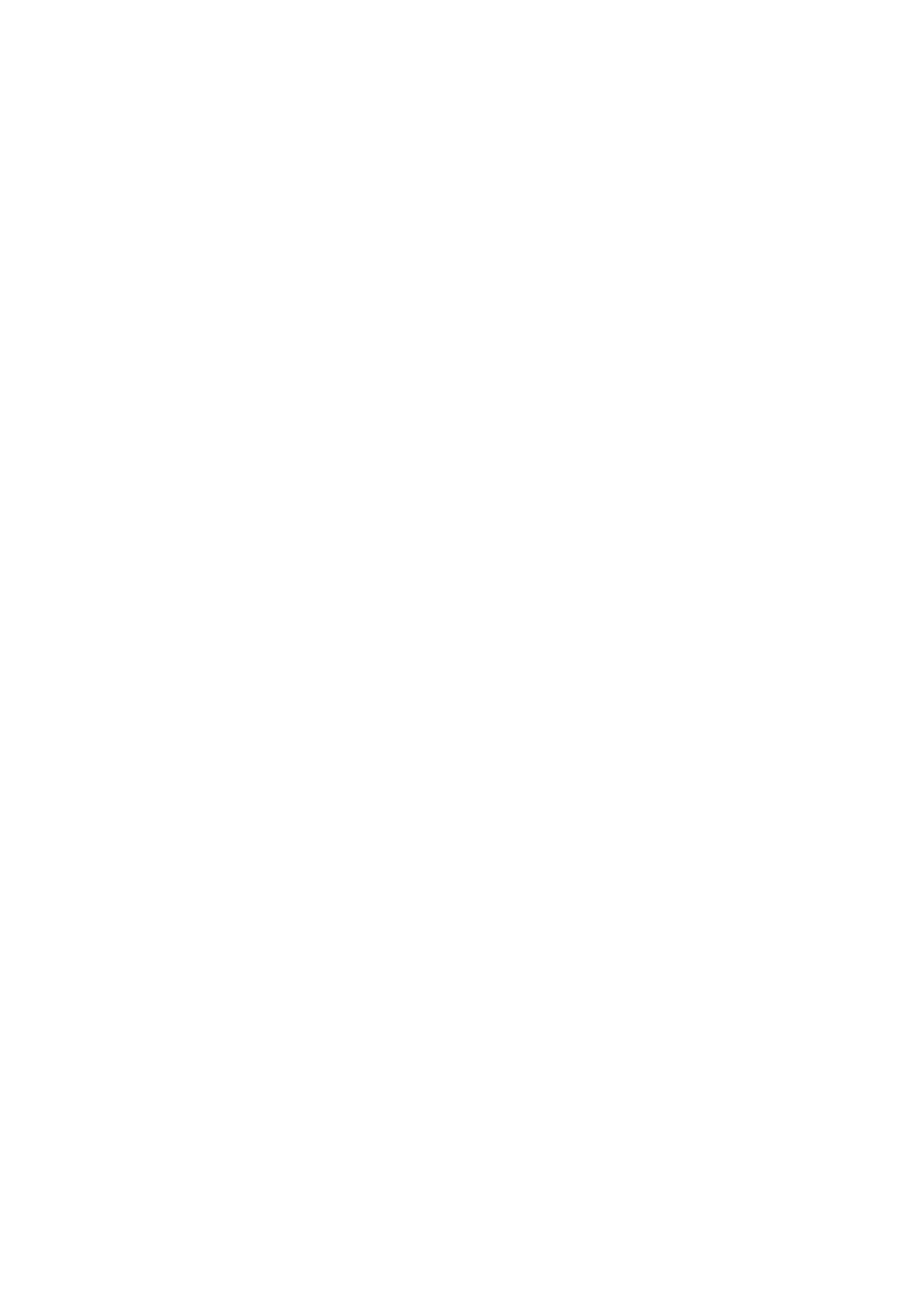## **INFORMATION CONTAINED IN THIS FORM 6-K REPORT**

Included in this Report on Form 6-K is our Unaudited Interim Financial Report for the three months ended March 31, 2022.

The information contained in this Report on Form 6-K is hereby incorporated by reference into the Company's registration statement on Form F-3 (File No. 333-254525) (the "Registration Statement") which was filed with the U.S. Securities and Exchange Commission (the "Commission") on March 19, 2021 and the prospectus supplement to the Registration Statement which was filed with the Commission on July 6, 2021.

## Exhibits

99.1 Unaudited Interim Financial Report for the three months ended March 31, 2022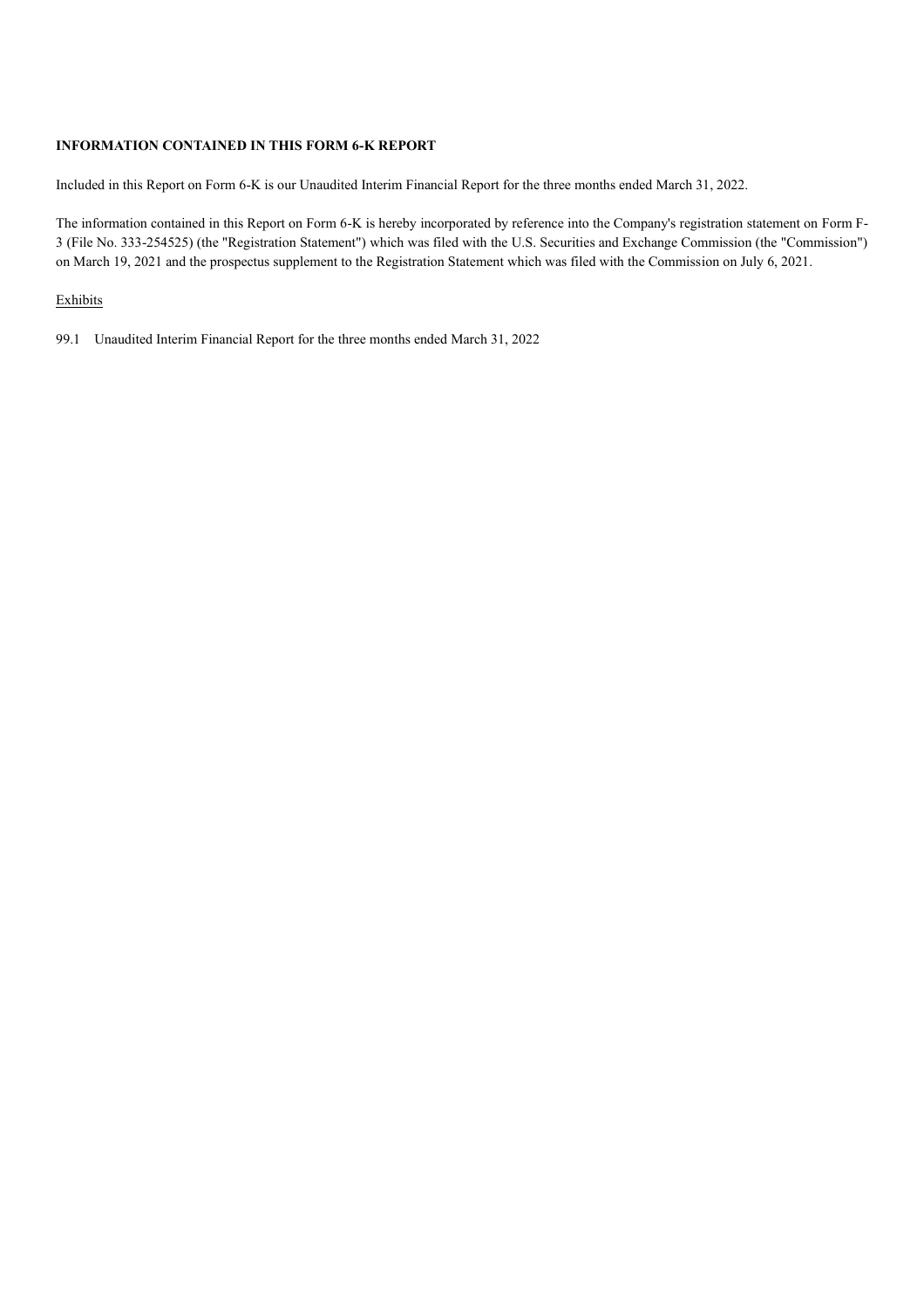## **SIGNATURES**

Pursuant to the requirements of the Securities and Exchange Act of 1934, the registrant has duly caused this report to be signed on its behalf by the undersigned, thereunto duly authorized.

## **Borr Drilling Limited** (Registrant)

By: /s/ Magnus Vaaler

Name: Magnus Vaaler May 31, 2022 Title: Principal Financial Officer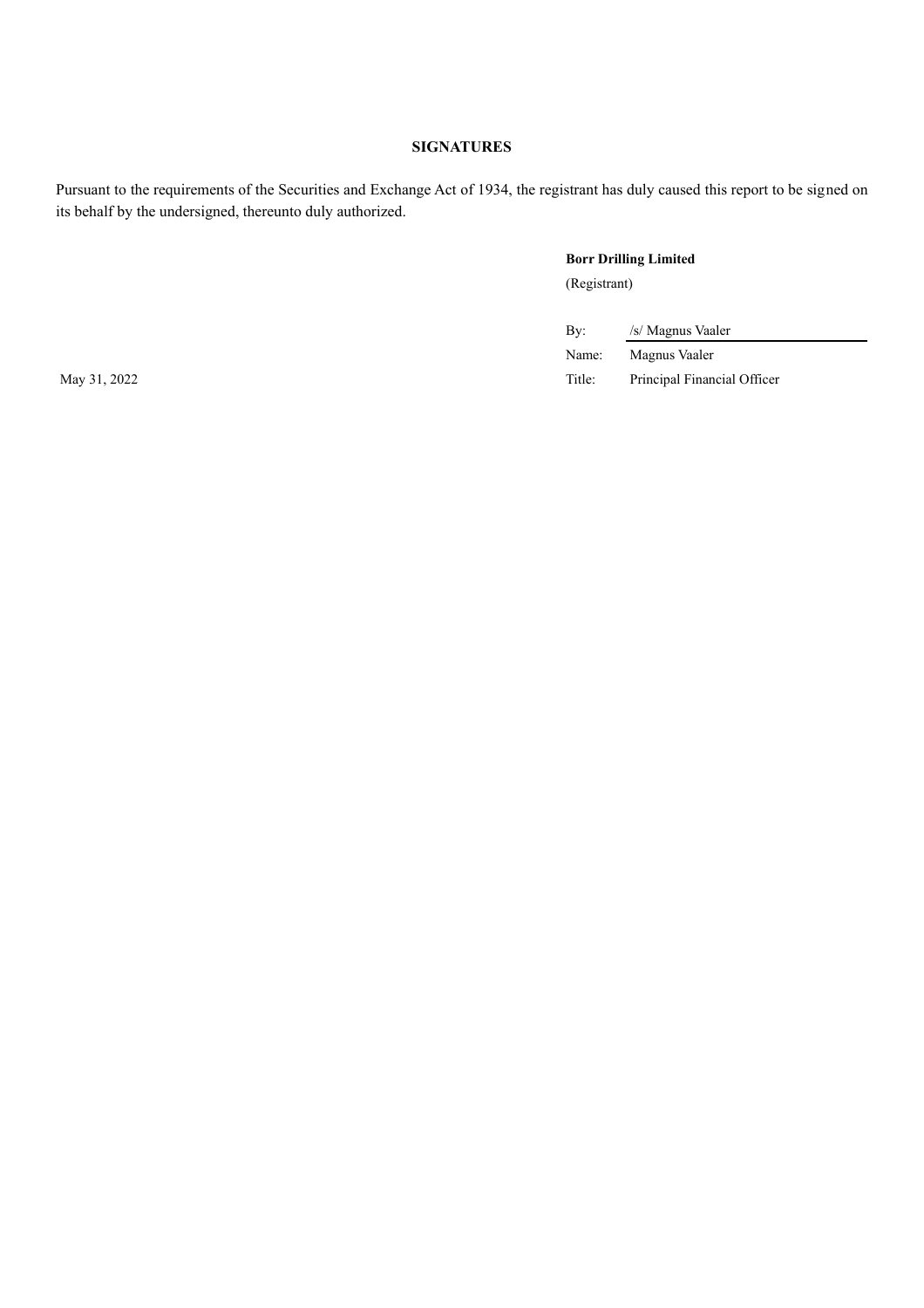## **UNAUDITED INTERIM FINANCIAL REPORT**

#### **Forward-Looking Statements**

This report and any other written or oral statements made by us in connection with this report may include forward-looking statements that involve risks and uncertainties. All statements other than statements of historical facts are forward-looking statements. These forward-looking statements are made under the "safe harbor" provisions of the U.S. Private Securities Litigation Reform Act of 1995.

You can identify these forward-looking statements by words or phrases such as "may," "will," "expect," "anticipate," "aim," "estimate," "intend," "plan," "believe," "likely to" or other similar expressions. These forward-looking statements include statements about plans, objectives, goals, strategies, future events or performance, including day rates, outlook, prospects, trends, market outlook, contract backlog, contracting and operation of our jack-up rigs, drilling contracts and contract terms, statements with respect to our ATM program, expectations with respect to contracting available rigs and tender activity, plans regarding rig deployment, statements with respect to newbuilds, including expected delivery dates, statements with respect to our joint venture entities, industry trends, including activity levels in the jack-up rig and oil industry, demand for and expected utilization of rigs, and rebalance of demand and oil and gas price trends, statements with respect to the agreement in principle reached with our yard creditors and discussions with creditors on refinancing our indebtedness, statements relating to the exercise of our right to take early delivery of two rigs from Keppel including our ability to finance and refinance the relate debt, and the statements in this report under the heading "Going concern assumption" in the following operating and financial review and prospects discussion and "Going concern" in Note 1 of the Unaudited Consolidated Financial Statements.

The forward-looking statements in this document are based upon current expectations and various assumptions, many of which are based, in turn, upon further assumptions. These statements involve significant risks, uncertainties, contingencies and factors that are difficult or impossible to predict and are beyond our control, and that may cause our actual results, performance or achievements to be materially different from those expressed or implied by the forward-looking statements. Numerous factors that could cause our actual results, level of activity, performance or achievements to differ materially from the results, level of activity, performance or achievements expressed or implied by these forward-looking statements include: risks relating to our industry and business, including risks relating to industry conditions and tendering activity, the risk of delays in payments to our Mexican JVs and consequent payments to us, the risk that our customers do not comply with their contractual obligations, risks relating to the agreements we have reached with lenders, risks relating to our liquidity, including the risk that we may not be able to meet our liquidity requirements from cash flows from operations and through issuance of additional debt or equity or sale of assets, risks relating to our loan agreements, including the agreements we have reached with our lenders, and risks related to our debt instruments and rig purchase and finance contracts, including risks relating to our ability to comply with covenants and obtain any necessary waivers and the risk of cross defaults, risks relating to our ability to meet our significant debt obligations including debt maturities and obligations under rig purchase and finance contracts and our other obligations as they fall due, the risk that we may not be able to refinance our debt obligations as they fall due and as anticipated and to meet the conditions to the agreement with the yards, risks relating to future financings including the risk that future financings may not be completed when required and future equity financings will dilute shareholders and the risk that the foregoing would result in insufficient liquidity to continue our operations or to operate as a going concern, risks relating to our exercise of the right to take early delivery of two rigs from Keppel, risks related to climate change, including climate-change or greenhouse gas related legislation or regulations and the impact on our business from climate-change related physical changes or changes in weather patterns, and the potential impact on the demand for oil and gas, risks relating to the military action in the Ukraine and its impact on our business, and other risks described in Part. I of "Item 3.D. Risk Factors" of our most recent Annual Report on Form 20-F and other filings with the U.S. Securities and Exchange Commission.

The foregoing factors that could cause our actual results to differ materially from those contemplated in any forward-looking statement included in this report should not be construed as exhaustive. Any forward-looking statements that we make in this report speak only as of the date of such statements and we caution readers of this report not to place undue reliance on these forward-looking statements. Except as required by law, we undertake no obligation to update or revise any forward-looking statement or statements to reflect events or circumstances after the date on which such statement is made.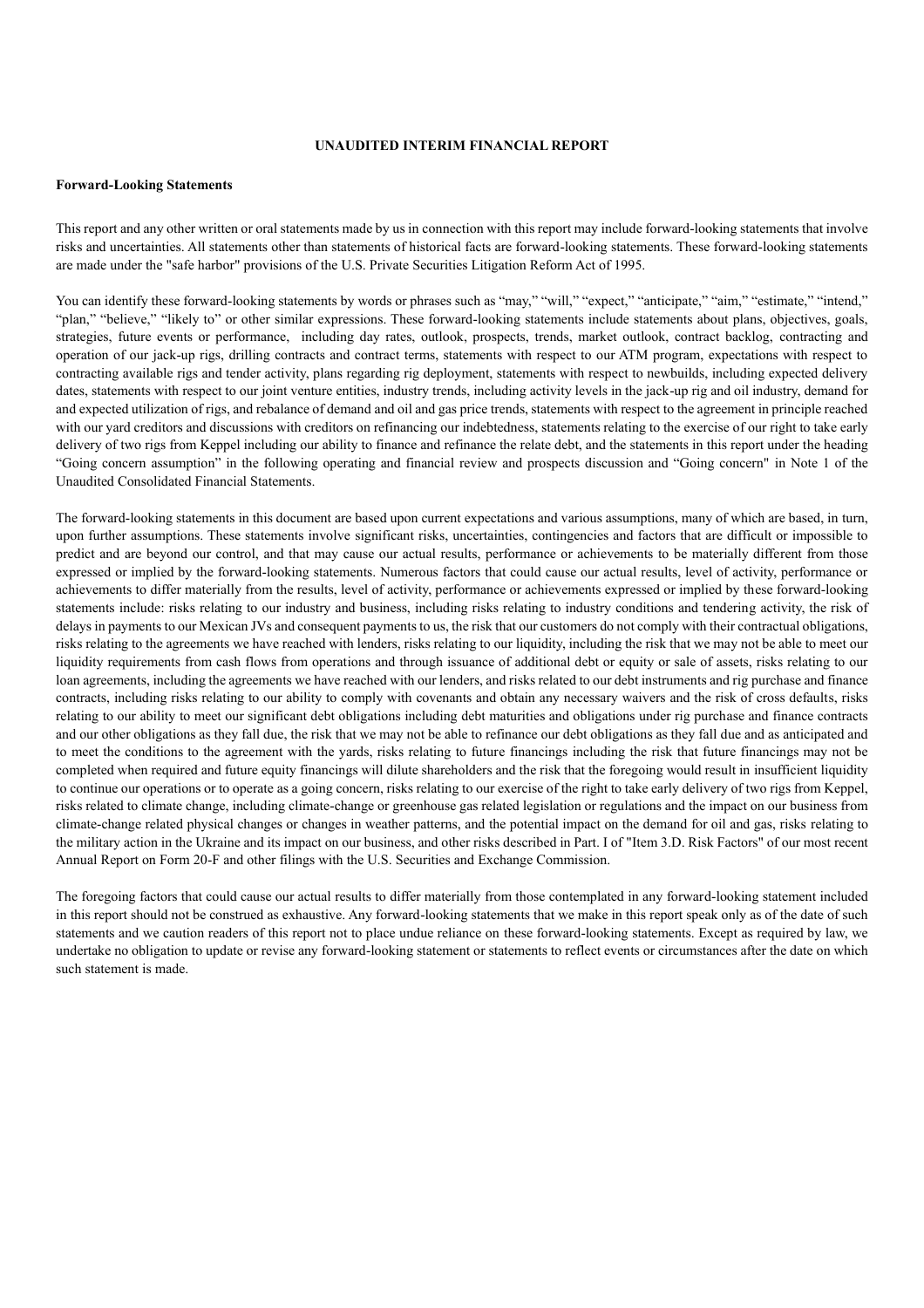## **Exhibit 99.1**

#### **Management Discussion and Analysis of Financial Condition and Results of Operation**

The following is a discussion of our financial condition and results of operations for the three months ended March 31, 2022 and 2021. Unless the context indicates otherwise, the "Company," the "Registrant," "we," "us," "our," and words of similar nature, all refer to Borr Drilling Limited or any one or more of its consolidated subsidiaries. Unless otherwise indicated, all references to "USD" and "\$" in this report are to U.S. dollars. You should read the following discussion and analysis together with the financial statements and related notes included elsewhere in this report. For additional information relating to our operating and financial review and prospects, including definitions of certain terms used herein, please see our annual report on Form 20-F for the year ended December 31, 2021, which was filed with the Commission on April 11, 2022.

## **Overview**

We are an offshore shallow-water drilling contractor providing worldwide offshore drilling services to the oil and gas industry. Our primary business is the ownership, contracting and operation of jack-up rigs for operation in shallow-water areas (i.e., in water depths up to approximately 400 feet), including the provision of related equipment and work crews to conduct oil and gas drilling and workover operations for exploration and production customers.

## **Operating and Financial Review**

Set forth below is selected financial information for the three months ended March 31, 2022 and 2021.

|                                        |        | Three months ended March 31, |        |                 |
|----------------------------------------|--------|------------------------------|--------|-----------------|
| In \$ millions                         | 2022   | 2021                         | Change | % Change        |
| <b>Total operating revenues</b>        | 82.0   | 48.4                         | 33.6   | 69 %            |
| Loss on disposal                       |        | (0.1)                        | 0.1    | $(100)\%$       |
| Rig operating and maintenance expenses | (55.6) | (48.8)                       | (6.8)  | $14\frac{9}{6}$ |
| Depreciation of non-current assets     | (29.5) | (28.4)                       | (1.1)  | $4\frac{9}{6}$  |
| General and administrative expenses    | (9.2)  | (11.7)                       | 2.5    | $(21)\%$        |
| <b>Total operating expenses</b>        | (94.3) | (88.9)                       | (5.4)  | $6\%$           |
| <b>Operating Loss</b>                  | (12.3) | (40.6)                       | 28.3   | (70)%           |
| Income from equity method investments  | 1.1    | 16.0                         | (14.9) | $(93) \%$       |
| Total financial expenses, net          | (35.3) | (27.5)                       | (7.8)  | 28 %            |
| Loss before income taxes               | (46.5) | (52.1)                       | 5.6    | $(11)\%$        |
| Income tax expense                     | (4.8)  | (2.3)                        | (2.5)  | 109 %           |
| <b>Net loss</b>                        | (51.3) | (54.4)                       | 3.1    | $(6)\%$         |

#### **Three months ended March 31, 2022 compared with the three months ended March 31, 2021**

Net loss decreased by \$3.1 million to \$51.3 million for the three months ended March 31, 2022 compared to \$54.4 million in the same period in 2021. The decrease is primarily a result of the following:

**Total operating revenues:** Total operating revenues increased by \$33.6 million to \$82.0 million for the three months ended March 31, 2022 compared to \$48.4 million for the same period in 2021. The increase is a result of an increase in dayrate revenue of \$15.9 million primarily due to an increase in the number of rigs in operation as well as an increase in related party revenue of \$17.7 million. The increase in related party revenue is driven by an increase in bareboat revenues relating to our related party joint ventures. The value of these contracts are based on residual profits and the increase is therefore a result of improved cumulative rig profitability.

Loss on disposal: Loss on disposal was nil for the three months ended March 31, 2022 compared to  $\$(0.1)$  million for the same period in 2021. The loss on disposal for the three months ended March 31, 2021 relates to the loss on the sale of the jack-up rig "Balder".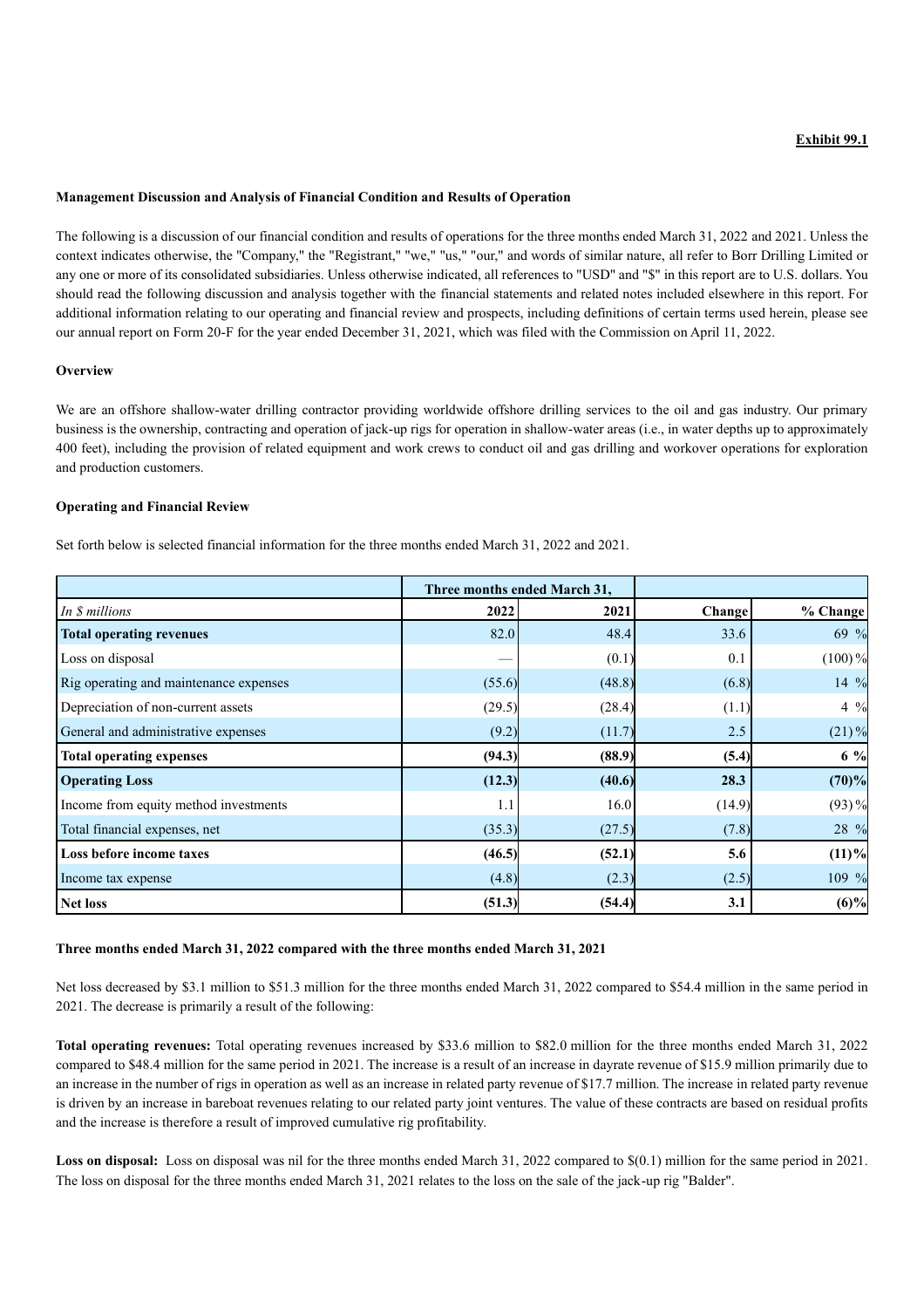**Rig operating and maintenance expenses:** Rig operating and maintenance expenses increased by \$6.8 million to \$55.6 million for the three months ended March 31, 2022 compared to \$48.8 million for the same period in 2021. The increase is a result of an increase in the number of rigs in operation.

**Depreciation of non-current assets:** Depreciation of non-current assets increased by \$1.1 million to \$29.5 million for the three months ended March 31, 2022 compared to \$28.4 million for the same period in 2021. The increase is primarily a result of an increase in the depreciable cost base due to an increase in additions to jack-up rigs.

**General and administrative expenses:** General and administrative expenses decreased by \$2.5 million to \$9.2 million for the three months ended March 31, 2022 compared to \$11.7 million for the same period in 2021. The decrease is primarily a result of costs associated with the debt agreement amendments during the three months ended March 31, 2021.

**Income from equity method investments**: Income from equity method investments decreased by \$14.9 million to \$1.1 million for the three months ended March 31, 2022 compared to \$16.0 million for the same period in 2021. The overall decrease is primarily a result of a \$16.9 million decrease in equity income from the Opex and Akal joint ventures ("IWS JVs"). On August 4, 2021, the Company sold its 49% interest in each of the IWS JV's and as such, no equity income from the IWS JVs was recognized during the three months ended March 31, 2022.

**Total financial expenses, net**: Total financial expenses, net, increased by \$7.8 million to \$35.3 million for the three months ended March 31, 2022 compared to \$27.5 million for the same period in 2021. The overall increase is principally due a \$5.4 million increase in interest expense and a \$2.4 million increase in other financial items, primarily as a result of an increase in yard cost cover.

**Income tax expense:** Income tax expense increased by \$2.5 million to \$4.8 million for the three months ended March 31, 2022 compared to \$2.3 million for the same period in 2021. \$1.8 million of the increase is a result of corporate income tax expenses associated with our three jack-up rigs which are operating in Africa (no comparable expense in the three months ended March 31, 2021). The remaining increase principally relates to increased withholding tax on bareboat revenue in Mexico.

**Adjusted EBITDA:** Adjusted EBITDA increased by \$32.1 million to \$21.4 million for the three months ended March 31, 2022 compared to \$10.7 million (loss) for the same period in 2021. Adjusted EBITDA is a non-GAAP measure. We present Adjusted EBITDA because we believe this measure increases comparability of total business performance from period to period and against the performance of other companies. Set forth below is a reconciliation of Adjusted EBITDA to net loss for the periods presented. See "Non-GAAP Financial Measures".

|                                                                      |        | Three months ended March 31, |        |                |
|----------------------------------------------------------------------|--------|------------------------------|--------|----------------|
| In \$ millions                                                       | 2022   | 2021                         | Change | % Change       |
| Net loss                                                             | (51.3) | (54.4)                       | 3.1    | $(6)$ %        |
| Depreciation of non-current assets                                   | 29.5   | 28.4                         | 1.1    | $4\frac{9}{6}$ |
| Income from equity method investments                                | (1.1)  | (16.0)                       | 14.9   | $(93) \%$      |
| Total financial expenses, net                                        | 35.3   | 27.5                         | 7.8    | 28 %           |
| Income tax                                                           | 4.8    | 2.3                          | 2.5    | 109 %          |
| Amortization of deferred mobilization and contract preparation costs | 6.6    | 3.5                          | 3.1    | 89 %           |
| Amortization of deferred mobilization and demobilization revenue     | (2.4)  | (2.0)                        | (0.4)  | 20 %           |
| <b>Adjusted EBITDA</b>                                               | 21.4   | (10.7)                       | 32.1   | $(300)\%$      |

## **Liquidity and Capital Resources**

Historically, we have met our liquidity needs principally from proceeds from equity offerings and our convertible bonds, available funds under our financing arrangements, including the shipyard delivery financing arrangements relating to our newbuild rigs and sales of non-core assets.

On December 28, 2021, the Company conducted a private placement of \$30 million by issuing 13,333,333 new depository receipts (representing the same number of shares) at a subscription price of \$2.25 per depository receipt. On January 31, 2022, the equity offering was settled and the Company's issued number of shares increased to 150,551,508 common shares.

In addition, during the quarter ended March 31, 2022, the Company sold and issued 1,506,990 shares under our ATM program, raising gross proceeds of \$5.2 million and net proceeds of \$5.1 million, with compensation paid by the Company to Clarksons of \$0.1 million.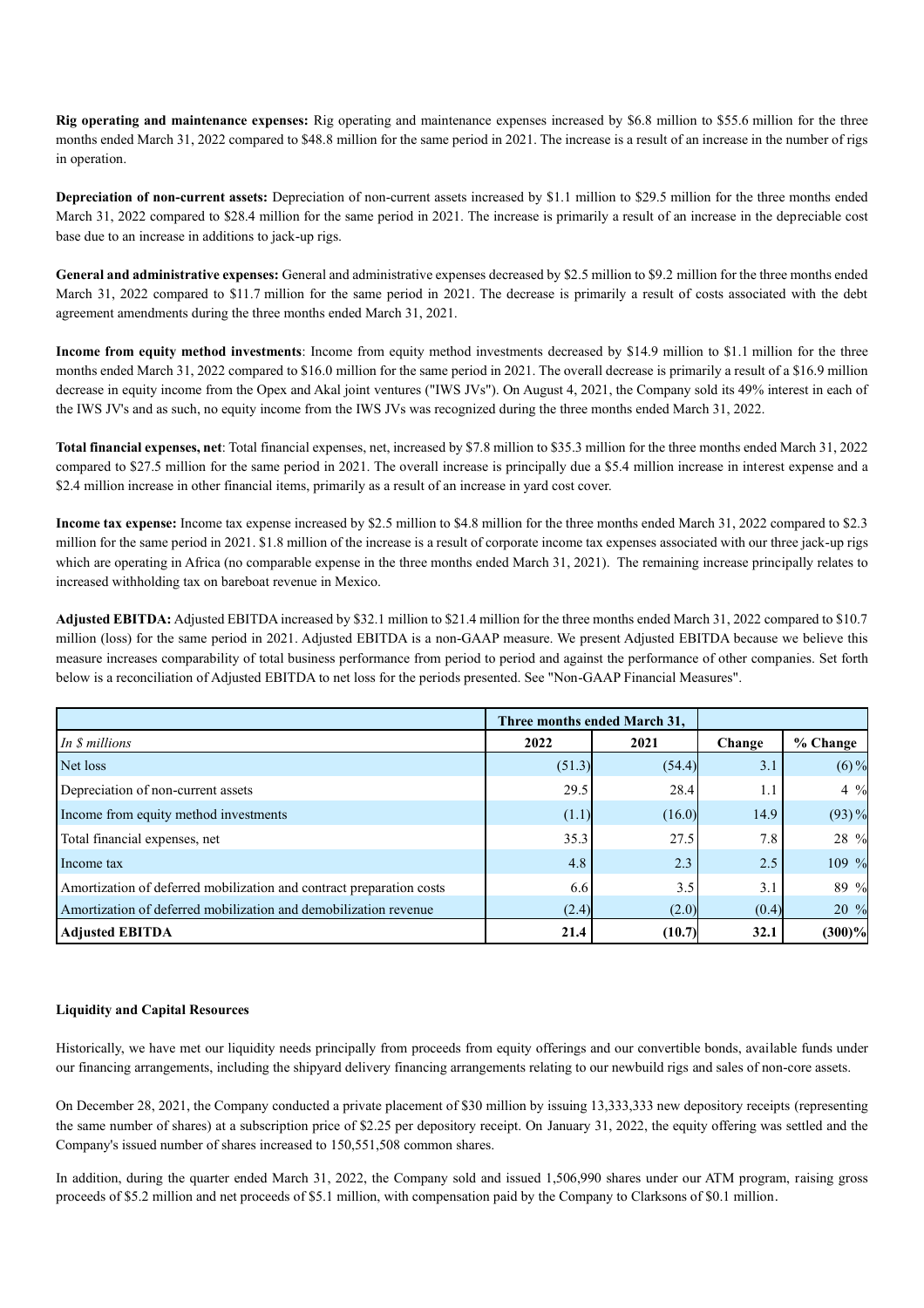As of March 31, 2022, we had cash and cash equivalents of \$50.1 million and restricted cash of \$8.2 million. Since March 31, 2022, through to May 20, 2022, certain transactions impacting our cash flows in addition to net cash generated (and used in) operations are as follows:

## Payments of:

• \$16.3 million in relation to capital expenditure costs associated with activation, reactivation and mobilization of jack-up rigs;

Receipts of:

- \$2.0 million in relation to proceeds received from an amendment to a historical agreement to recycle one of our jack-up rigs;
- \$3.7 million in relation to net proceeds from the sale of 843,010 common shares under our ATM program during April and May 2022.

#### **Borrowing Activities**

All of our debt matures in 2023. We have reached an agreement in principle with our shipyard creditors to extend the PPL Newbuild Facility maturity dates from 2023 to 2025 and to extend delivery dates for our newbuild rigs at Keppel by two years to 2025 and amend other payment and other provisions under those financing agreements. The long form documentation to implement these agreements in principle has not yet been executed. The arrangement with the shipyard creditors, including the agreement to move maturity dates to 2025 are conditional upon us amending or refinancing our Syndicated Facility, New Bridge Facility, Hayfin Facility and Convertible Bonds to mature no earlier than 2025. We remain in discussions with the creditors under these Financing Arrangements with a view to agreeing such an extension, but we have not reached any agreement. If we do not reach an agreement with our other secured creditors by June 30, 2022, the maturity dates of our shipyard lending arrangements will remain 2023. We obtained certain consent and waivers in the first quarter of 2022 from lenders under our Syndicated Facility, New Bridge Facility and Hayfin Facility, which included a consent from the lenders under the Syndicated Facility and New Bridge Facility to change our minimum equity covenant to remain at 25% until June 30, 2022 at which point it will increase to 30% on July 1, 2022. As at March 31, we were in compliance with this covenant.

Further, in April 2022, the Company received correspondence on behalf of a group of lenders under the Syndicated Facility and New Bridge Facility asserting those lenders' opinion that the Company failed to comply with its obligation to use its best efforts to sign a binding agreement for a refinancing of the Syndicated Facility and New Bridge Facility by March 31, 2022. This notice does not represent an event of default notice under the Syndicated Facility or the New Bridge Facility, but rather serves to reserve certain rights of those lenders. The Company is of the opinion that it has complied with its obligations and disagrees with the assertion in this letter (see note 21).

On April 28, 2022, the Company received a notice from Keppel Fels Limited ("Keppel") indicating Keppel's intention to sell two of the newbuild jack-up rigs under construction ("Huldra" and "Heidrun"). Under the terms of the Second Amended Framework Deed between the Company and Keppel, dated January 27, 2021, the Company has the right to take delivery of the rigs on the terms and price of which Keppel has received offers, or to take delivery on the current contract terms including the shipyard financing, but with the delivery date brought forward to the delivery date proposed within the intention to sell notice. The agreement requires the Company to formally accept delivery of the rigs, and to include reasonable evidence of its ability to finance the newbuildings (and, assuming it uses the shipyard financing extended by Keppel, to refinance such debt within 180 days of delivery). The remaining purchase price is \$86.4 million per rig, of which the existing shipyard financing agreements cover \$73.2 million, plus a back-end fee of \$4.5 million should the Company accept the delivery financing from the yard, payable at repayment date of the delivery financing. The Company has sufficient cash reserves for the payment of the unfinanced portion of the remaining purchase price totaling \$13.2 million per rig. The Company has sent an acceptance notice to Keppel where it informed of its intention to take delivery of the rigs on the current contract terms (including the yard financing) and believes it has provided reasonable evidence of its ability to finance the rigs and refinance the shipyard financing in the form of letters from financial institutions.

The Company is awaiting Keppel's formal response as required by the terms of the Framework Deed. Upon Keppel's acceptance, the contract price will be payable upon delivery date of the rigs through cash on hand and financing arrangements from the yard of \$73.2 million per rig. The financing arrangements plus the \$4.5 million back-end fee per rig will be due for refinancing 180 days after delivery, in line with the Framework Deed and the Company's offer acceptance notice. The Company anticipates the delivery of the rigs in the first half of 2023; however, clarification is being sought from Keppel on the precise delivery dates.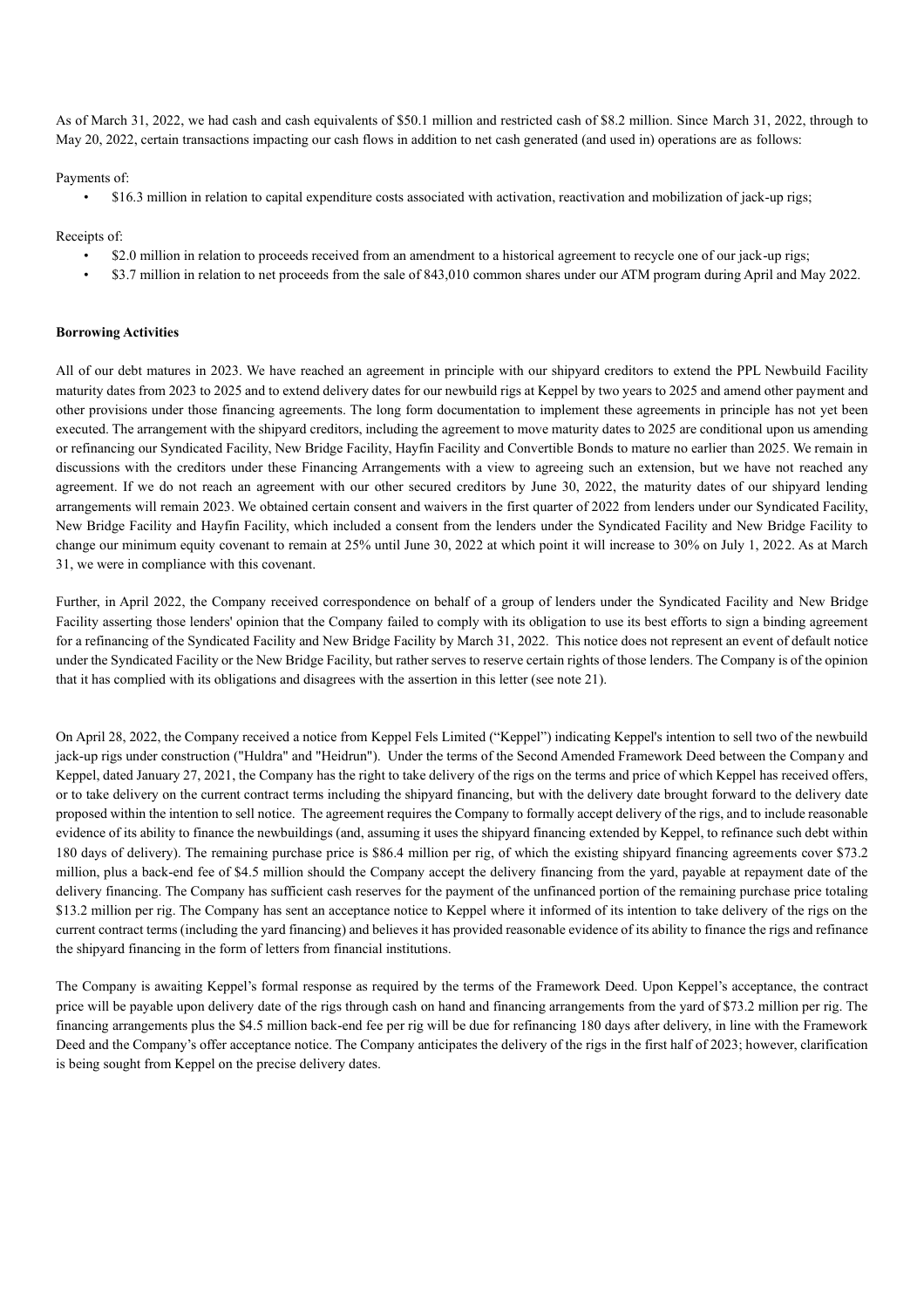## **Cash Flows**

The table below sets forth cash flow information for the periods presented.

|                                                                      |        | Three months ended March 31, |        |           |
|----------------------------------------------------------------------|--------|------------------------------|--------|-----------|
| In <i>\$</i> millions                                                | 2022   | 2021                         | Change | % Change  |
| Net cash used in operating activities                                | (14.7) | (16.7)                       | 2.0    | $(12)\%$  |
| Net cash (used in) provided by investing activities                  | (7.1)  | 1.7                          | (8.8)  | $(518)\%$ |
| Net cash provided by financing activities                            | 34.1   | 44.8                         | (10.7) | $(24)\%$  |
| Net increase in cash and cash equivalents and restricted cash        | 12.3   | 29.8                         | (17.5) | (59)%     |
| Cash and cash equivalents and restricted cash at beginning of period | 46.0   | 19.2                         | 26.8   | 140 %     |
| Cash and cash equivalents and restricted cash at end of period       | 58.3   | 49.0                         | 9.3    | 19 %      |

Net cash used in operating activities decreased by \$2.0 million to \$14.7 million for the three months ended March 31, 2022 compared to \$16.7 million for the same period in 2021, primarily due to the timing of working capital movements.

Net cash used in investing activities of \$7.1 million for the three months ended March 31, 2022 relates to additions to jack-up rigs, primarily as a result of activation and reactivation costs.

Net cash provided by investing activities of \$1.7 million for the three months ended March 31, 2021 is comprised of:

- \$1.4 million from the proceeds of the sale of the jack-up rig "Balder"
- \$3.1 million in net distributions from our equity investments as a result of the return in previous shareholder funding.

This was partially offset by \$2.8 million in addition to jack-up rigs, primarily as a result of activation costs.

Net cash provided by financing activities of \$34.1 million for the three months ended March 31, 2022 is a result of the proceeds, net of transaction costs, from our equity offering which closed in January 2022 as well as from the sale of shares under our ATM program.

Net cash provided by financing activities of \$44.8 million for the three months ended March 31, 2021, is a result of the proceeds, net of transaction costs, from our January 2021 equity offering.

Cash interest paid was \$7.1 million for the three months ended March 31, 2022 and \$9.5 million for the same period in 2021 and is included in net cash used in operating activities.

#### **Going Concern Assumption**

We have incurred significant losses since inception and will be dependent on additional financing in order to fund our losses expected in the next 12 months, meet our existing capital expenditure commitments and our substantial debt maturities in 2023.

On December 27, 2021, we announced we had reached agreements in principle with our shipyard creditors to refinance and defer a combined \$1.4 billion of debt maturities and delivery installments from 2023 to 2025. As part of these agreements, we agreed to make cash repayments on the accrued costs and capitalized payment-in-kind interest owed to the yards in 2022 and 2023, in addition to what was agreed in January 2021. These additional payments amount to \$25.4 million at the completion of the amendment agreements for the deferrals and an additional \$28.6 million payable before the end of 2022. The agreements also provide that the payment of the remaining deferred yard costs and capitalized interest originally due in 2023 would be paid out during 2023 and 2024. The agreements also provide for applying a portion of future net equity offerings (approximately 35%) to repay amounts owed to the yards, first to be applied to the accrued and capitalized costs, and secondly to repay principal. The long form documentation to implement these agreements in principle has not yet been executed. These agreements in principle with the shipyard creditors contemplate that the Company will refinance maturities of its Syndicated Facility, New Bridge Facility, Hayfin Facilities and Convertible Bonds to mature in 2025 or later and if such refinancing is not completed by June 30, 2022, the refinancing of maturities and delivery deferrals will revert to the current schedule. We remain in discussions with the creditors under these Financing Agreements with the view of agreeing such an extension, but we have not reached any agreement. If we do not reach an agreement with our other secured creditors by June 30, 2022, the 2023 maturity dates of our shipyard lending arrangements will remain.

In addition, in July 2021, we established an ATM program under which we may offer and sell from time to time up to \$40.0 million of our common shares to be listed on the New York Stock Exchange. As at May 31, 2022, we have sold 2,350,000 shares, raising \$8.8 million in net proceeds under the ATM program. On December 28, 2021, as contemplated by the December 2021 agreements in principle with the shipyard creditors, outlined above, the Company launched a private placement which closed in January 2022, raising net proceeds of \$28.9 million.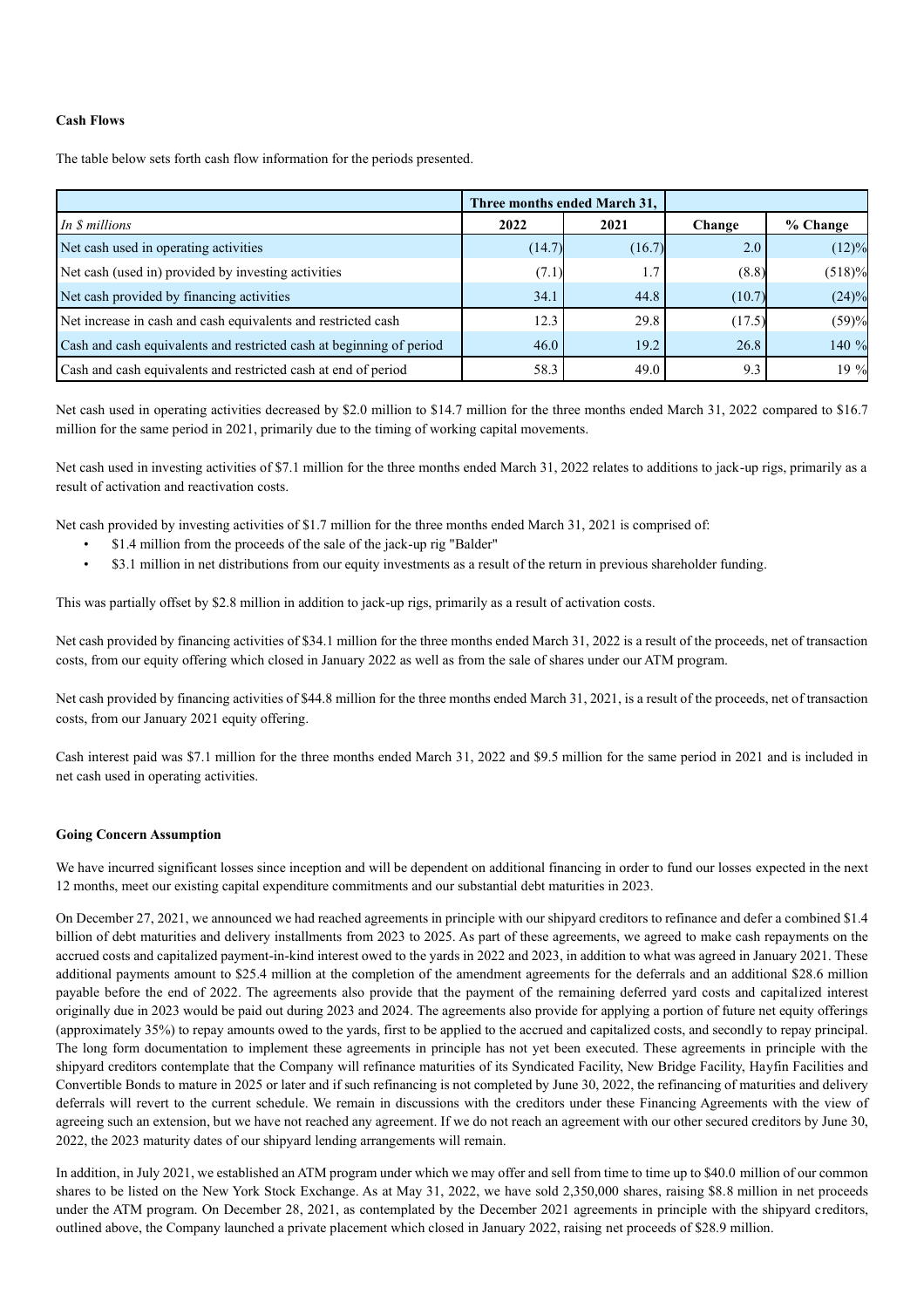Our establishment of the ATM program and equity raise have stabilized our liquidity situation, however, our ability to continue as a going concern is dependent on a continuing improvement in the jack-up drilling market and securing our rigs on accretive contracts, in addition to being able to defer or refinance our debt maturities to 2025. While we have agreements in principle in place, these agreements remain subject to reaching similar agreements by June 30, 2022 with our other creditors to extend all maturities to at least 2025. As such, we have concluded that a substantial doubt exists over our ability to continue as a going concern. The financial statements included in this report do not include any adjustments that might result from the outcome of this uncertainty.

Further, in April 2022, the Company received correspondence on behalf of a group of lenders under the Syndicated Facility and New Bridge Facility asserting those lenders' opinion that the Company failed to comply with its obligation to use its best efforts to sign a binding agreement for a refinancing of the Syndicated Facility and New Bridge Facility by March 31, 2022. This notice does not represent an event of default notice under the Syndicated Facility or the New Bridge Facility, but rather serves to reserve certain rights of those lenders. The Company is of the opinion that it has complied with its obligations and disagrees with the assertion in this letter.

Refer to Note 1 of our Unaudited Consolidated Financial Statements included herein for our going concern assessment.

## **Non-GAAP Financial Measures**

In addition to disclosing financial results in accordance with U.S. GAAP, this report contains references to the non-GAAP financial measure, Adjusted EBITDA. We believe that this non-GAAP financial measure provides useful supplemental information about the financial performance of our business, enables comparison of financial results between periods where certain items may vary independent of business performance, and allows for greater transparency with respect to key metrics used by management in operating our business and measuring our performance.

The non-GAAP financial measure should not be considered a substitute for, or superior to, financial measures calculated in accordance with GAAP, and the financial results calculated in accordance with GAAP. Non-GAAP measures are not uniformly defined by all companies and may not be comparable with similarly titled measures and disclosures used by other companies.

| <b>Non-GAAP</b>           | <b>Closest Equivalent to</b>                                         | <b>Definition</b>                                                                                                                                                                                                                                                                                                                                              | <b>Rationale for Presentation of this non-GAAP</b>                                                                                                                                                                                                                                                                 |
|---------------------------|----------------------------------------------------------------------|----------------------------------------------------------------------------------------------------------------------------------------------------------------------------------------------------------------------------------------------------------------------------------------------------------------------------------------------------------------|--------------------------------------------------------------------------------------------------------------------------------------------------------------------------------------------------------------------------------------------------------------------------------------------------------------------|
| <b>Measure</b>            | <b>GAAP</b> Measure                                                  |                                                                                                                                                                                                                                                                                                                                                                | <b>Measure</b>                                                                                                                                                                                                                                                                                                     |
| Adjusted<br><b>EBITDA</b> | Net loss attributable to<br>shareholders of Borr<br>Drilling Limited | Net loss adjusted for: depreciation of non-current<br>assets; loss on disposal; income from equity<br>method investments; foreign exchange loss;<br>other financial expenses, net; interest expense;<br>amortization of mobilization and contract<br>preparation costs; amortization of mobilization<br>and demobilization revenue; and income tax<br>expense. | Increases the comparability of total business<br>performance from period to period and against<br>the performance of other companies by<br>excluding the results of our equity investments,<br>removing the impact of unrealized movements<br>and removing the impact of depreciation,<br>financing and tax items. |

We believe that Adjusted EBITDA improves the comparability of period-to-period results and is representative of our underlying performance, although Adjusted EBITDA has significant limitations, including not reflecting our cash requirements for capital or deferred costs, rig reactivation costs, newbuild rig activation costs contractual commitments, taxes, working capital or debt service. Non-GAAP financial measures may not be comparable to similarly titled measures of other companies and have limitations as analytical tools and should not be considered in isolation or as a substitute for analysis of our operating results as reported under U.S. GAAP.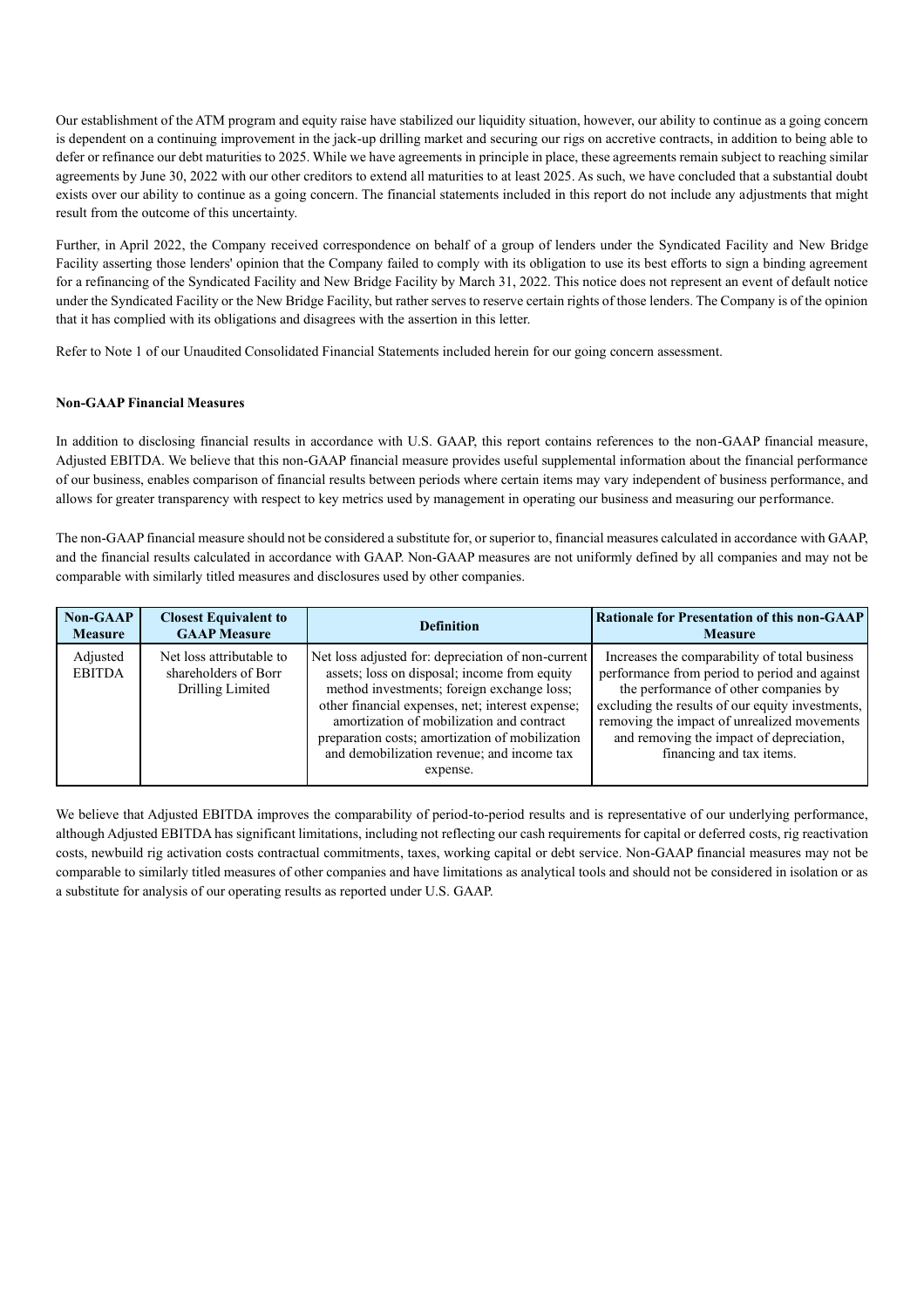# **Borr Drilling Limited Index to the Unaudited Consolidated Financial Statements**

|                                                                                                                         | Page           |
|-------------------------------------------------------------------------------------------------------------------------|----------------|
| Unaudited Consolidated Statements of Operations for the three months ended March 31, 2022 and 2021                      |                |
| Unaudited Consolidated Balance Sheets as of March 31, 2022 and December 31, 2021                                        |                |
| Unaudited Consolidated Statements of Cash Flows for the three months ended March 31, 2022 and 2021                      | 3              |
| Unaudited Consolidated Statements of Changes in Shareholders' Equity for the three months ended March 31, 2022 and 2021 | $\overline{4}$ |
| Notes to the Unaudited Consolidated Financial Statements                                                                |                |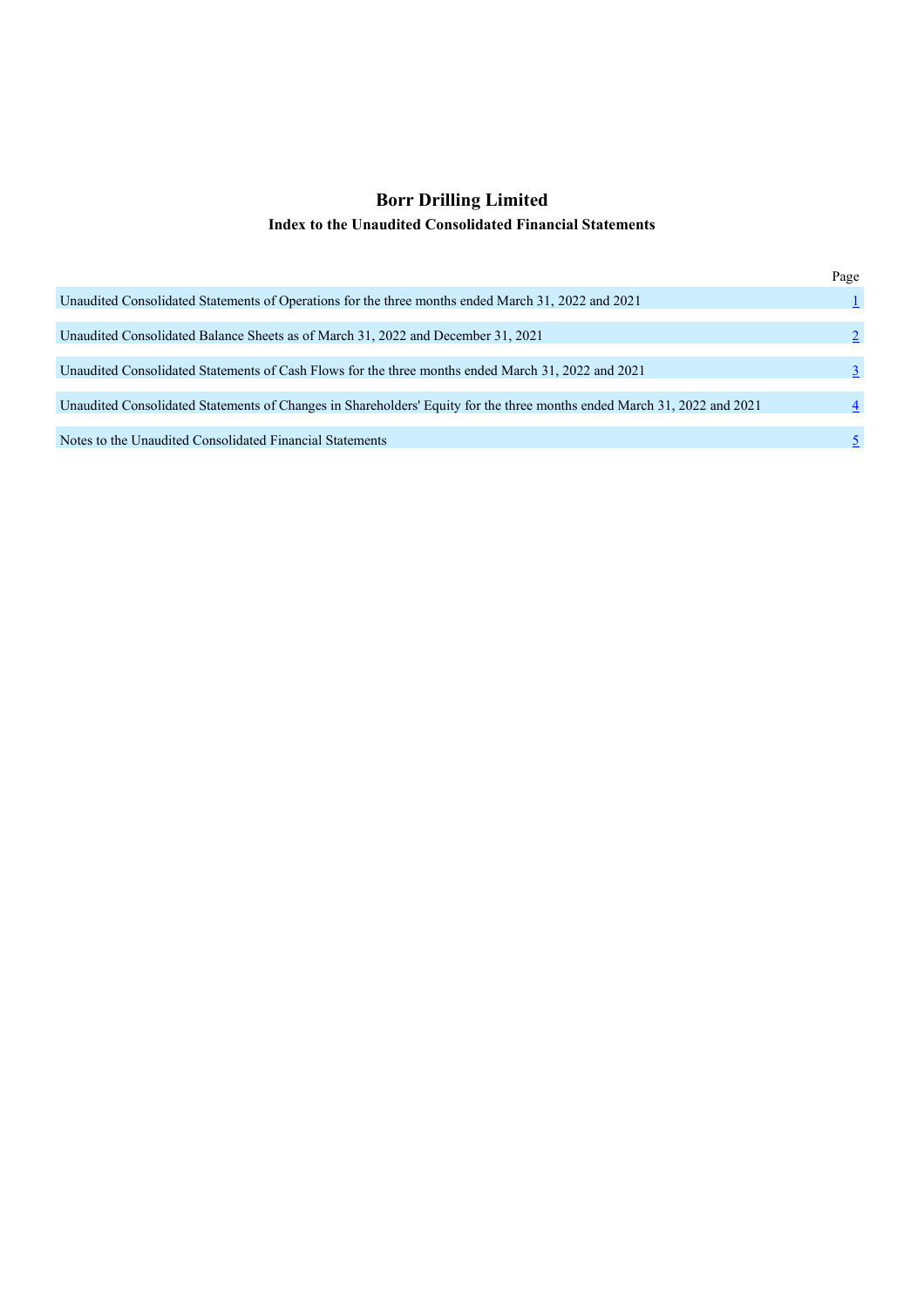# **Borr Drilling Limited Unaudited Consolidated Statements of Operations**

(In \$ millions except share and per share data)

|                                                                                | <b>Notes</b>   | <b>March 31, 2022</b> | Three months ended Three months ended<br>March 31, 2021 |
|--------------------------------------------------------------------------------|----------------|-----------------------|---------------------------------------------------------|
| <b>Operating revenues</b>                                                      |                |                       |                                                         |
| Dayrate revenue                                                                | $\overline{4}$ | 63.3                  | 47.4                                                    |
| Related party revenue                                                          | 4, 17          | 18.7                  | 1.0                                                     |
| <b>Total operating revenues</b>                                                |                | 82.0                  | 48.4                                                    |
| <b>Loss on disposal</b>                                                        | 12             |                       | (0.1)                                                   |
|                                                                                |                |                       |                                                         |
| <b>Operating expenses</b>                                                      |                |                       |                                                         |
| Rig operating and maintenance expenses                                         |                | (55.6)                | (48.8)                                                  |
| Depreciation of non-current assets                                             | 12             | (29.5)                | (28.4)                                                  |
| General and administrative expenses                                            |                | (9.2)                 | (11.7)                                                  |
| <b>Total operating expenses</b>                                                |                | (94.3)                | (88.9)                                                  |
|                                                                                |                |                       |                                                         |
| <b>Operating loss</b>                                                          |                | (12.3)                | (40.6)                                                  |
| Income from equity method investments                                          | 6              | 1.1                   | 16.0                                                    |
| Financial income (expenses), net                                               |                |                       |                                                         |
| Interest expense, net of amounts capitalized                                   |                | (27.2)                | (21.8)                                                  |
| Other financial expenses, net                                                  | $\overline{7}$ | (8.1)                 | (5.7)                                                   |
| Total financial expenses, net                                                  |                | (35.3)                | (27.5)                                                  |
|                                                                                |                |                       |                                                         |
| Loss before income taxes                                                       |                | (46.5)                | (52.1)                                                  |
| Income tax expense                                                             | $\,8\,$        | (4.8)                 | (2.3)                                                   |
| Net loss attributable to shareholders of Borr Drilling Limited                 |                | (51.3)                | (54.4)                                                  |
| Total comprehensive loss attributable to shareholders of Borr Drilling Limited |                | (51.3)                | (54.4)                                                  |
|                                                                                | 9              |                       |                                                         |
| Basic and diluted loss per share                                               |                | (0.35)                | (0.42)                                                  |
| Weighted-averages shares outstanding                                           |                | 145,783,175           | 128,410,413                                             |

*The accompanying notes are an integral part of these Unaudited Consolidated Financial Statements.*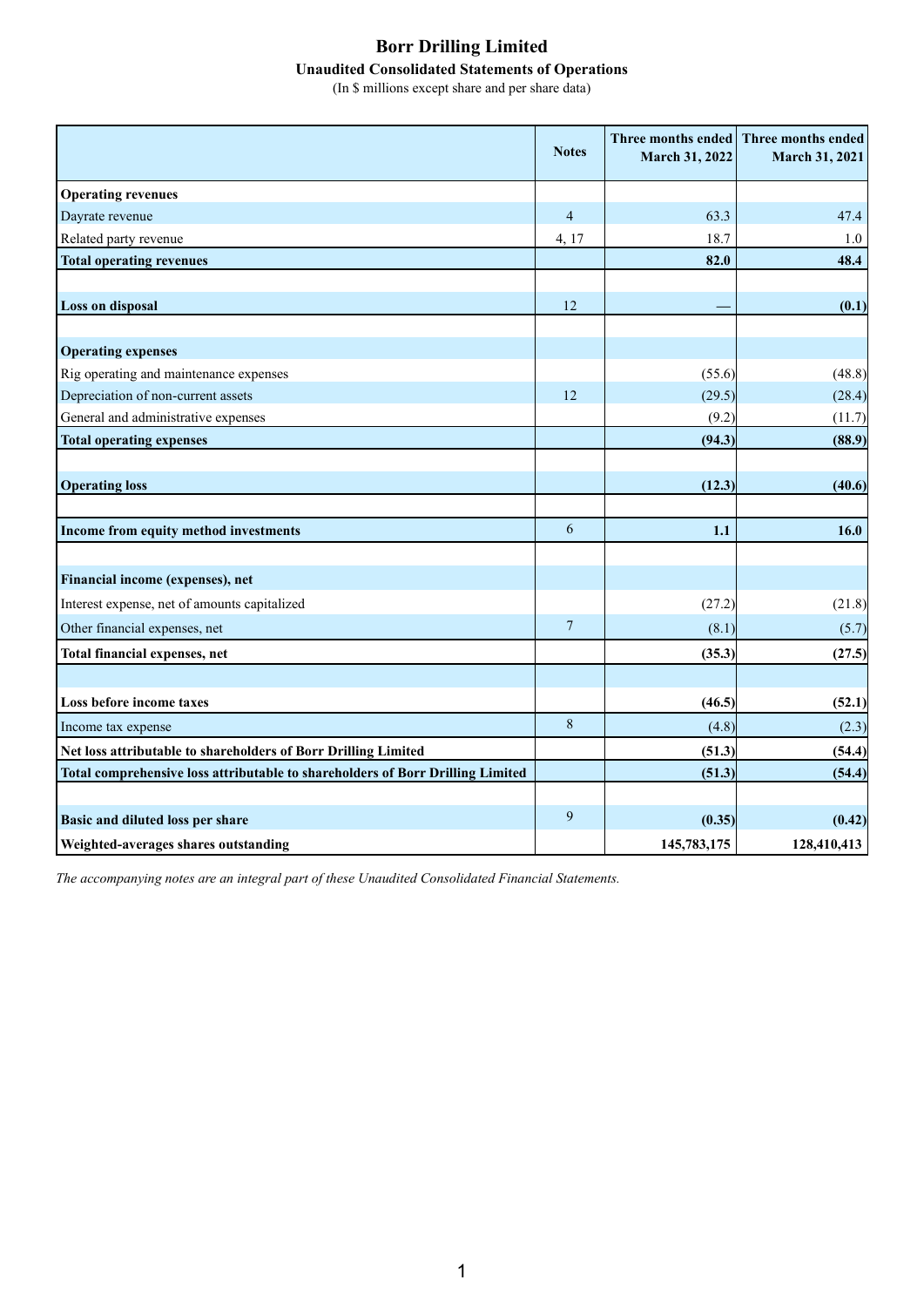# **Borr Drilling Limited**

**Unaudited Consolidated Balance Sheets**

(In \$ millions)

|                                                                              | <b>Notes</b> | March 31, 2022 | December 31, 2021 |
|------------------------------------------------------------------------------|--------------|----------------|-------------------|
| <b>ASSETS</b>                                                                |              | Unaudited      | Audited           |
| <b>Current assets</b>                                                        |              |                |                   |
| Cash and cash equivalents                                                    |              | 50.1           | 34.9              |
| Restricted cash                                                              | 10           | 1.5            | 3.3               |
| Trade receivables                                                            |              | 28.1           | 28.5              |
| Prepaid expenses                                                             |              | 12.5           | 6.6               |
| Deferred mobilization and contract preparation costs                         | 5            | 22.6           | 17.2              |
| Accrued revenue                                                              | 5            | 26.8           | 20.2              |
| Due from related parties                                                     | 18           | 59.7           | 48.6              |
| Other current assets                                                         | 11           | 17.9           | 16.9              |
| <b>Total current assets</b>                                                  |              | 219.2          | 176.2             |
|                                                                              |              |                |                   |
| <b>Non-current assets</b>                                                    |              |                |                   |
| Non-current restricted cash                                                  | 10           | 6.7            | 7.8               |
| Property, plant and equipment                                                |              | 3.3            | 3.7               |
| Newbuildings                                                                 |              | 135.5          | 135.5             |
| Jack-up rigs                                                                 | 12           | 2,716.2        | 2,730.8           |
| Equity method investments                                                    | 6            | 20.5           | 19.4              |
| Other non-current assets                                                     | 13           | 11.8           | 6.9               |
| <b>Total non-current assets</b>                                              |              | 2,894.0        | 2,904.1           |
| <b>Total assets</b>                                                          |              | 3,113.2        | 3,080.3           |
|                                                                              |              |                |                   |
| <b>LIABILITIES AND EQUITY</b>                                                |              |                |                   |
| <b>Current liabilities</b>                                                   |              |                |                   |
| Trade payables                                                               |              | 51.7           | 34.7              |
| Accrued expenses                                                             | 14           | 129.1          | 60.9              |
| Short-term debt                                                              | 16           | 496.1          |                   |
| Other current liabilities                                                    | 15           | 26.2           | 22.3              |
| <b>Total current liabilities</b>                                             |              | 703.1          | 117.9             |
|                                                                              |              |                |                   |
| <b>Non-current liabilities</b>                                               |              |                |                   |
| Long-term accrued interest and other items                                   |              | 26.0           | 70.1              |
| Long-term debt                                                               | 16           | 1,424.2        | 1,915.9           |
| Other non-current liabilities                                                |              | 15.6           | 15.2              |
| Onerous contracts                                                            |              | 71.3           | 71.3              |
| <b>Total non-current liabilities</b>                                         |              | 1,537.1        | 2,072.5           |
| <b>Total liabilities</b>                                                     |              |                |                   |
|                                                                              |              | 2,240.2        | 2,190.4           |
| <b>Shareholders' Equity</b>                                                  |              |                |                   |
| Common shares of par value \$0.10 per share: authorized 180,000,000          |              |                |                   |
| (2021:180,000,000) shares, issued 152,058,498 (2021: 137,218,175) shares and | 20           | 15.3           | 13.8              |
| outstanding 151,652,165 (2021: 136,811,842) shares<br>Treasury shares        |              |                |                   |
| Additional paid in capital                                                   |              | (13.7)         | (13.7)            |
| Accumulated deficit                                                          |              | 2,010.9        | 1,978.0           |
|                                                                              |              | (1, 139.5)     | (1,088.2)         |
| <b>Total equity</b>                                                          |              | 873.0          | 889.9             |
| <b>Total liabilities and equity</b>                                          |              | 3,113.2        | 3,080.3           |

*The accompanying notes are an integral part of these Unaudited Consolidated Financial Statements.*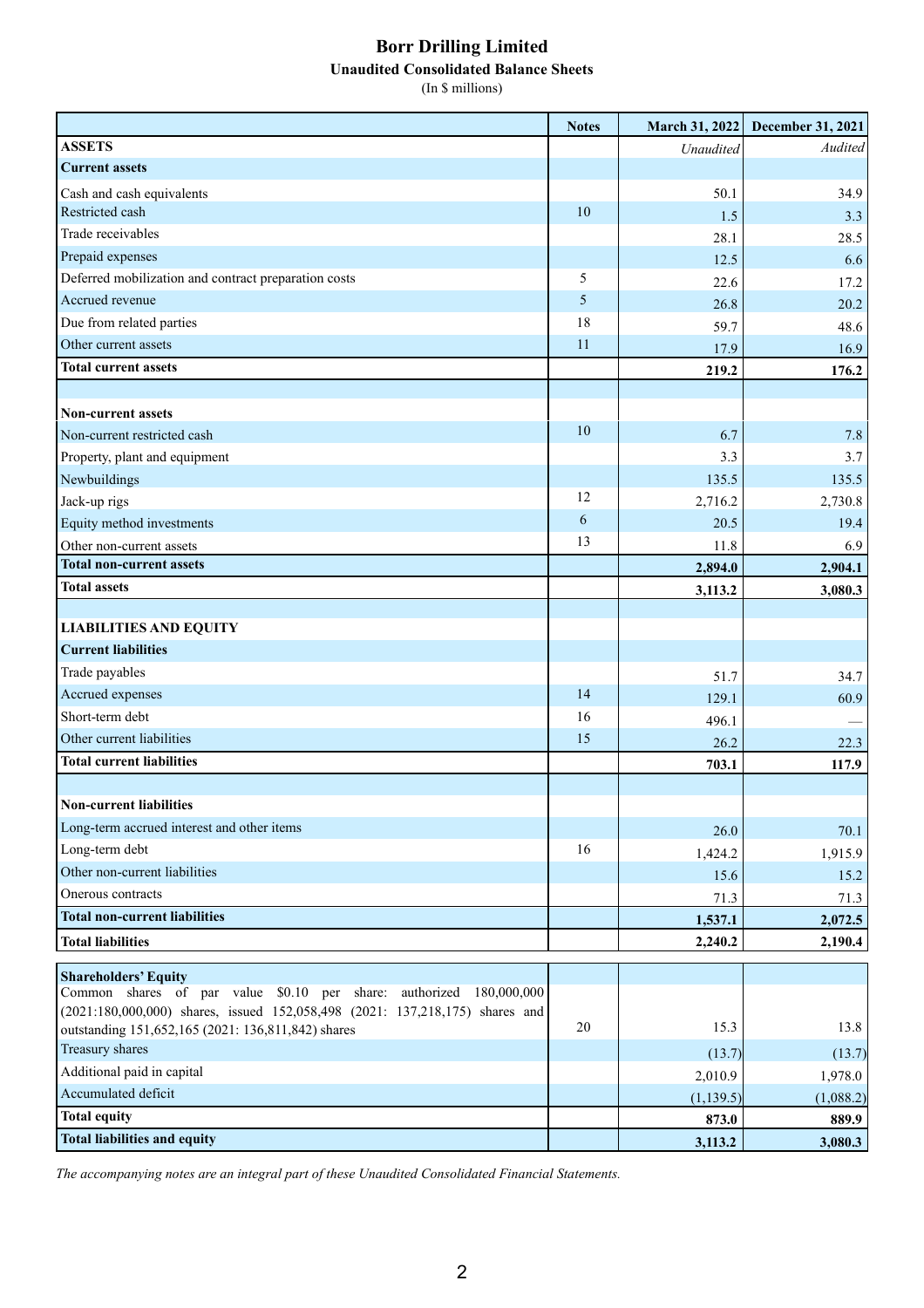# **Borr Drilling Limited Unaudited Consolidated Statements of Cash Flows**

(In \$ millions)

|                                                                             | <b>Notes</b> | Three months ended<br>March 31, 2022 | Three months ended<br>March 31, 2021 |
|-----------------------------------------------------------------------------|--------------|--------------------------------------|--------------------------------------|
| <b>Cash Flows from Operating Activities</b>                                 |              |                                      |                                      |
| Net loss                                                                    |              | (51.3)                               | (54.4)                               |
| Adjustments to reconcile net loss to net cash used in operating activities: |              |                                      |                                      |
| Non-cash compensation expense related to stock options                      |              | 0.3                                  | 0.7                                  |
| Depreciation of non-current assets                                          | 12           | 29.5                                 | 28.4                                 |
| Gain on disposal of assets                                                  |              |                                      | 0.1                                  |
| Amortization of deferred finance charges                                    | 16           | 1.6                                  | 1.1                                  |
| Effective interest rate adjustments                                         | 16           | 3.1                                  | 1.0                                  |
| Income from equity method investments                                       | 6            | (1.1)                                | (16.0)                               |
| Deferred income tax                                                         | 8            | (0.1)                                | (0.3)                                |
| Change in assets and liabilities:                                           |              |                                      |                                      |
| Amounts due to/from related parties                                         |              | (11.1)                               | 4.6                                  |
| Accrued expenses                                                            |              | 60.8                                 | 1.2                                  |
| Long-term accrued interest                                                  |              | (44.1)                               | 16.1                                 |
| Other current and non-current assets                                        |              | (23.6)                               | 7.1                                  |
| Other current and non-current liabilities                                   |              | 21.3                                 | (6.3)                                |
| Net cash used in operating activities                                       |              | (14.7)                               | (16.7)                               |
|                                                                             |              |                                      |                                      |
| <b>Cash Flows from Investing Activities</b>                                 |              |                                      |                                      |
| Proceeds from sale of fixed assets                                          | 12           |                                      | 1.4                                  |
| Investments in equity method investments                                    | 6            |                                      | 3.1                                  |
| Additions to jack-up rigs                                                   | 12           | (7.1)                                | (2.8)                                |
| Net cash (used in)/from investing activities                                |              | (7.1)                                | 1.7                                  |
|                                                                             |              |                                      |                                      |
| <b>Cash Flows from Financing Activities</b>                                 |              |                                      |                                      |
| Proceeds from share issuance, net of issuance cost                          | 19           | 34.1                                 | 44.8                                 |
| Net cash provided by financing activities                                   |              | 34.1                                 | 44.8                                 |
|                                                                             |              |                                      |                                      |
| Net increase in cash, cash equivalents and restricted cash                  |              | 12.3                                 | 29.8                                 |
| Cash, cash equivalents and restricted cash at the beginning of the period   |              | 46.0                                 | 19.2                                 |
| Cash, cash equivalents and restricted cash at the end of the period         |              | 58.3                                 | 49.0                                 |
|                                                                             |              |                                      |                                      |
| Supplementary disclosure of cash flow information                           |              |                                      |                                      |
| Interest paid, net of capitalized interest                                  |              | (7.1)                                | (9.5)                                |
| Income taxes paid, net                                                      |              | (1.6)                                | (0.8)                                |
|                                                                             |              |                                      |                                      |
| (In \$ millions)                                                            |              | March 31, 2022                       | December 31, 2021                    |
| Cash and cash equivalents                                                   |              | 50.1                                 | 34.9                                 |
| Restricted cash                                                             |              | 1.5                                  | 3.3                                  |
| Non-current restricted cash                                                 |              | 6.7                                  | 7.8                                  |
| Total cash and cash equivalents and restricted cash                         |              | 58.3                                 | 46.0                                 |

*The accompanying notes are an integral part of these Unaudited Consolidated Financial Statements.*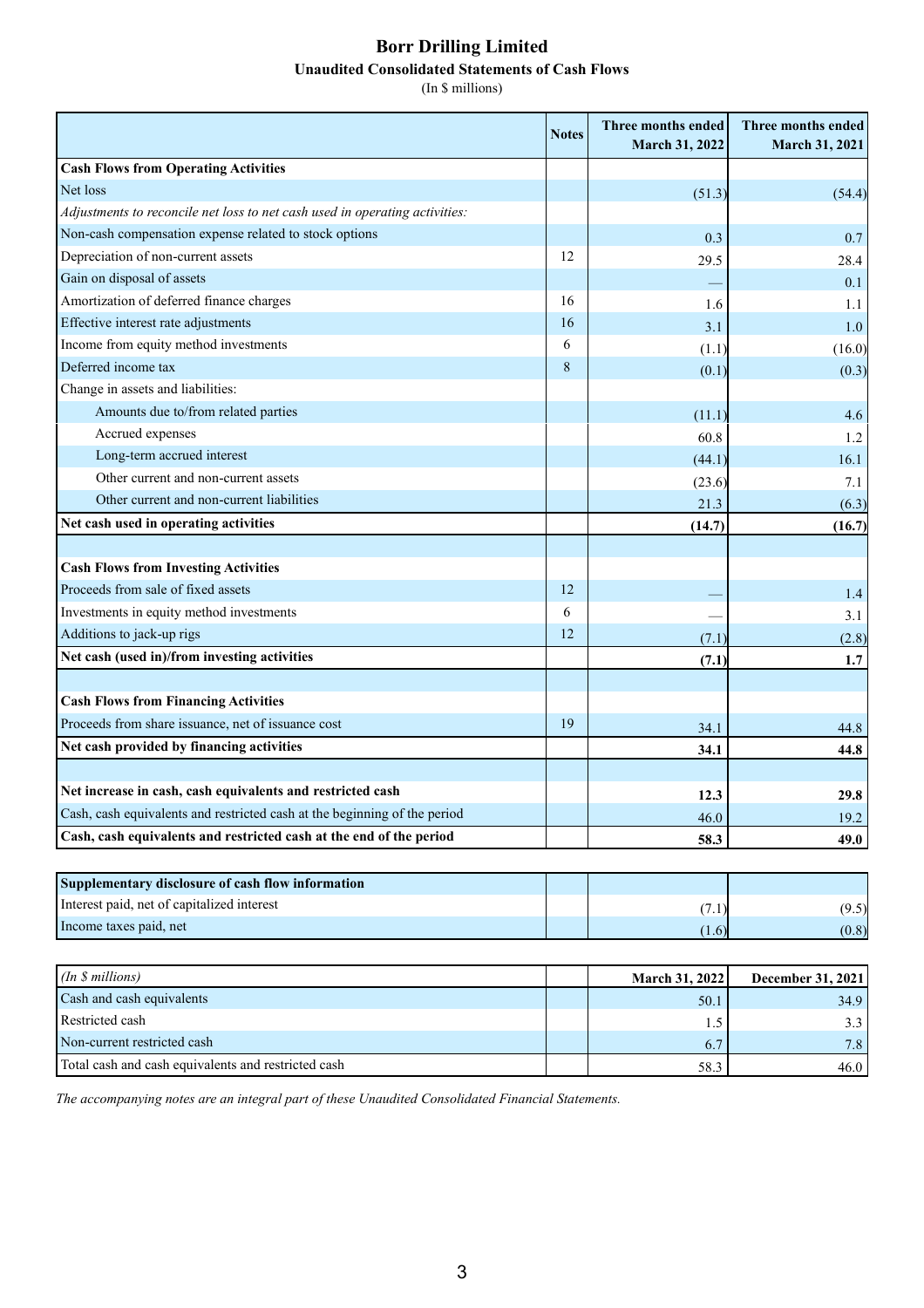# **Borr Drilling Limited**

## **Unaudited Consolidated Statements of Changes in Shareholders' Equity**

(In \$ millions except share data)

|                                        | Number of<br>outstanding<br>shares | <b>Common</b><br><b>shares</b> | <b>Treasury</b><br>shares | <b>Additional</b><br>capital | paid in Accumulated<br><b>Deficit</b> | <b>Total</b><br>equity |
|----------------------------------------|------------------------------------|--------------------------------|---------------------------|------------------------------|---------------------------------------|------------------------|
| <b>Balance as at December 31, 2020</b> | 109,429,495                        | 11.0                           | (26.2)                    | 1,947.2                      | (895.2)                               | 1,036.8                |
| Issue of common shares                 | 27,058,824                         | 2.8                            |                           | 43.2                         |                                       | 46.0                   |
| Equity issuance costs                  |                                    | $\sim$                         | __                        | (1.2)                        | $\sim$                                | (1.2)                  |
| Share-based compensation               | 275,131                            | $\equiv$                       | 10.4                      | (9.7)                        |                                       | 0.7                    |
| Total comprehensive loss               | $\sim$                             | $\overline{\phantom{a}}$       |                           | $\sim$                       | (54.4)                                | (54.4)                 |
| Balance as at March 31, 2021           | 136,763,450                        | 13.8                           | (15.8)                    | 1,979.5                      | (949.6)                               | 1,027.9                |

|                                        | Number of<br>outstanding<br>shares | <b>Common</b><br>shares | <b>Treasury</b><br><b>shares</b> | <b>Additional</b><br>capital | paid in Accumulated<br><b>Deficit</b> | <b>Total</b><br>equity |
|----------------------------------------|------------------------------------|-------------------------|----------------------------------|------------------------------|---------------------------------------|------------------------|
| <b>Balance as at December 31, 2021</b> | 136,811,842                        | 13.8                    | (13.7)                           | 1,978.0                      | (1,088.2)                             | 889.9                  |
| Issue of common shares                 | 14,840,323                         | 1.5                     |                                  | 33.7                         |                                       | 35.2                   |
| Equity issue costs                     |                                    | __                      |                                  | (1.1)                        |                                       | (1.1)                  |
| Share based compensation               | __                                 |                         | $\sim$                           | 0.3                          |                                       | 0.3                    |
| Total comprehensive loss               |                                    |                         |                                  |                              | (51.3)                                | (51.3)                 |
| Balance as at March 31, 2022           | 151,652,165                        | 15.3                    | (13.7)                           | 2,010.9                      | (1,139.5)                             | 873.0                  |

<span id="page-14-0"></span>*See accompanying notes that are an integral part of these Unaudited Consolidated Financial Statements*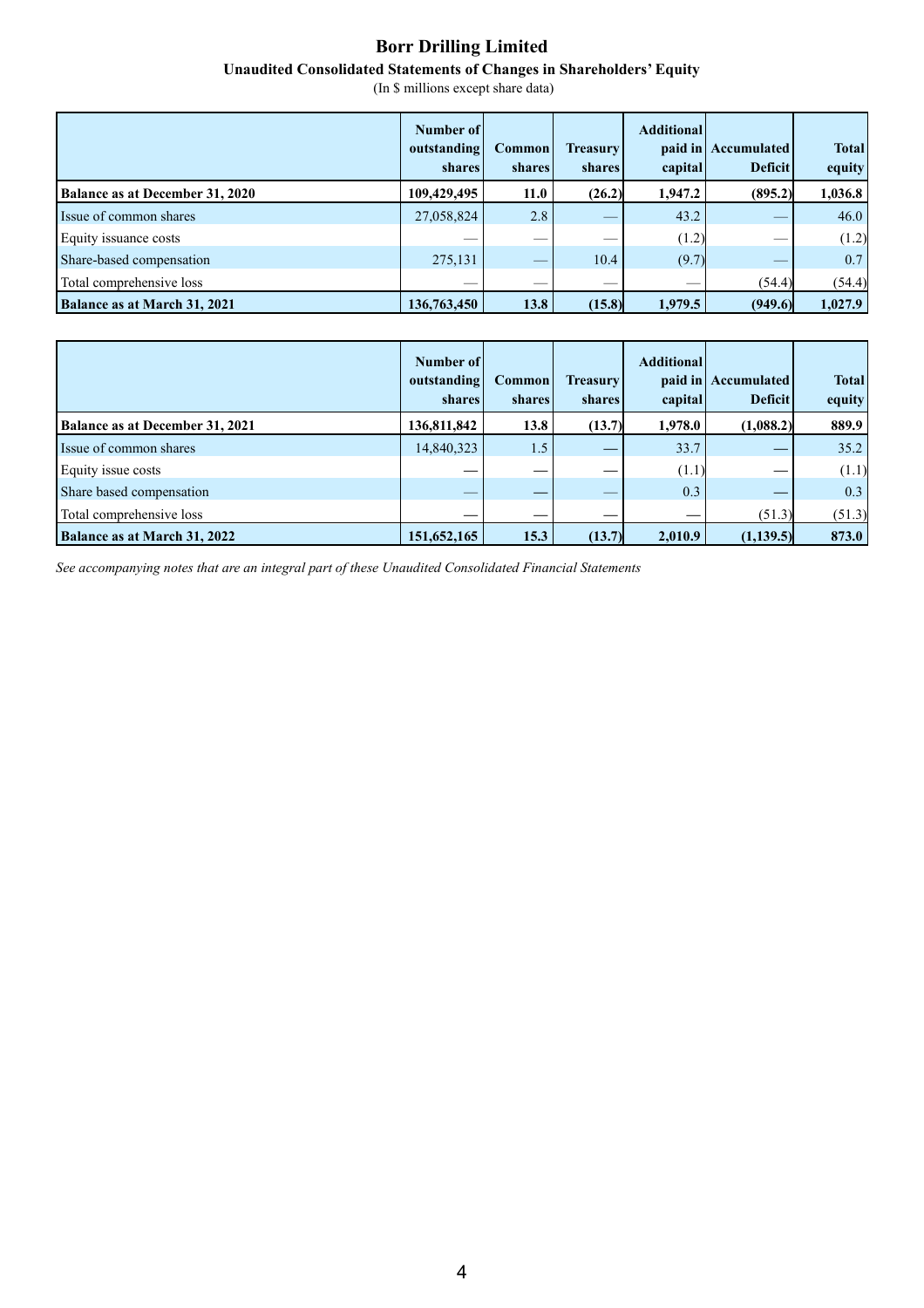## **Borr Drilling Limited Notes to the Unaudited Consolidated Financial Statements**

#### **Note 1 - General Information**

Borr Drilling Limited was incorporated in Bermuda on August 8, 2016. We are listed on the Oslo Stock Exchange and on the New York Stock Exchange under the ticker BORR. Borr Drilling Limited is an international offshore drilling contractor providing services to the oil and gas industry. Our primary business is the ownership, contracting and operation of modern jack-up drilling rigs for operations in shallow-water areas (i.e., in water depths up to approximately 400 feet), including the provision of related equipment and work crews to conduct drilling of oil and gas wells and workover operations for exploration and production customers. As of March 31, 2022, we had a total of 23 jack-up rigs, including five rigs which were "warm stacked", and had agreed to purchase five additional premium jack-up rigs under construction. Of our total fleet of 28 jackup drilling rigs (including newbuilds under contract), five jack-up drilling rigs are scheduled for delivery in 2023.

As used herein, and unless otherwise required by the context, the terms "Company," "Borr", "we," "Group," "our" and words of similar nature refer to Borr Drilling Limited and its consolidated companies. The use herein of such terms as "group", "organization", "we", "us", "our" and "its", or references to specific entities, is not intended to be a precise description of corporate relationships.

## *Going concern*

The unaudited consolidated financial statements have been prepared on a going concern basis.

We have incurred significant losses since inception and will be dependent on additional financing in order to fund our losses expected in the next 12 months, meet our existing capital expenditure commitments and our substantial debt maturities in 2023.

On December 27, 2021, we announced we had reached agreements in principle with our shipyard creditors to refinance and defer a combined \$1.4 billion of debt maturities and delivery installments from 2023 to 2025. As part of these agreements, we agreed to make cash repayments on the accrued costs and capitalized payment-in-kind interest owed to the yards in 2022 and 2023, in addition to what was agreed in January 2021. These additional payments amount to \$25.4 million at the completion of the amendment agreements for the deferrals and an additional \$28.6 million payable before the end of 2022. The agreements also provide that the payment of the remaining deferred yard costs and capitalized interest originally due in 2023 would be paid out during 2023 and 2024. The agreements also provide for applying a portion of future net equity offerings (approximately 35%) to repay amounts owed to the yards, first to be applied to the accrued and capitalized costs, and secondly to repay principal. The long form documentation to implement these agreements in principle has not yet been executed. These agreements in principle with the shipyard creditors contemplate that the Company will refinance maturities of its Syndicated Facility, New Bridge Facility, Hayfin Facilities and Convertible Bonds to mature in 2025 or later and if such refinancing is not completed by June 30, 2022, the refinancing of maturities and delivery deferrals will revert to the current schedule. We remain in discussions with the creditors under these Financing Agreements with the view of agreeing such an extension, but we have not reached any agreement. If we do not reach an agreement with our other secured creditors by June 30, 2022, the 2023 maturity dates of our shipyard lending arrangements will remain.

In addition, in July 2021, we established an ATM program under which we may offer and sell from time to time up to \$40.0 million of our common shares to be listed on the New York Stock Exchange. As at May 31, 2022, we have sold 2,350,000 shares, raising \$8.8 million in net proceeds under the ATM program. On December 28, 2021, as contemplated by the December 2021 agreements in principle with the shipyard creditors, outlined above, the Company launched a private placement which closed in January 2022, raising net proceeds of \$28.9 million.

Our establishment of the ATM program and equity raise have stabilized our liquidity situation, however, our ability to continue as a going concern is dependent on a continuing improvement in the jack-up drilling market and securing our rigs on accretive contracts, in addition to being able to defer or refinance our debt maturities to 2025. While we have agreements in principle in place, these agreements remain subject to reaching similar agreements by June 30, 2022 with our other creditors to extend all maturities to at least 2025. As such, we have concluded that a substantial doubt exists over our ability to continue as a going concern. The financial statements included in this report do not include any adjustments that might result from the outcome of this uncertainty.

We will continue to explore additional financing opportunities and strategic sale of a limited number of modern jack-ups in order to further strengthen the liquidity of the Company. While we have confidence that these actions will enable us to better manage our liquidity position, and we have a track record of delivering additional financing and selling rigs, there is no guarantee that any additional financing or sale measures will be concluded successfully.

Further, in April 2022, the Company received correspondence on behalf of a group of lenders under the Syndicated Facility and New Bridge Facility asserting those lenders' opinion that the Company failed to comply with its obligation to use its best efforts to sign a binding agreement for a refinancing of the Syndicated Facility and New Bridge Facility by March 31, 2022. This notice does not represent an event of default notice under the Syndicated Facility or the New Bridge Facility, but rather serves to reserve certain rights of those lenders. The Company is of the opinion that it has complied with its obligations and disagrees with the assertion in this letter.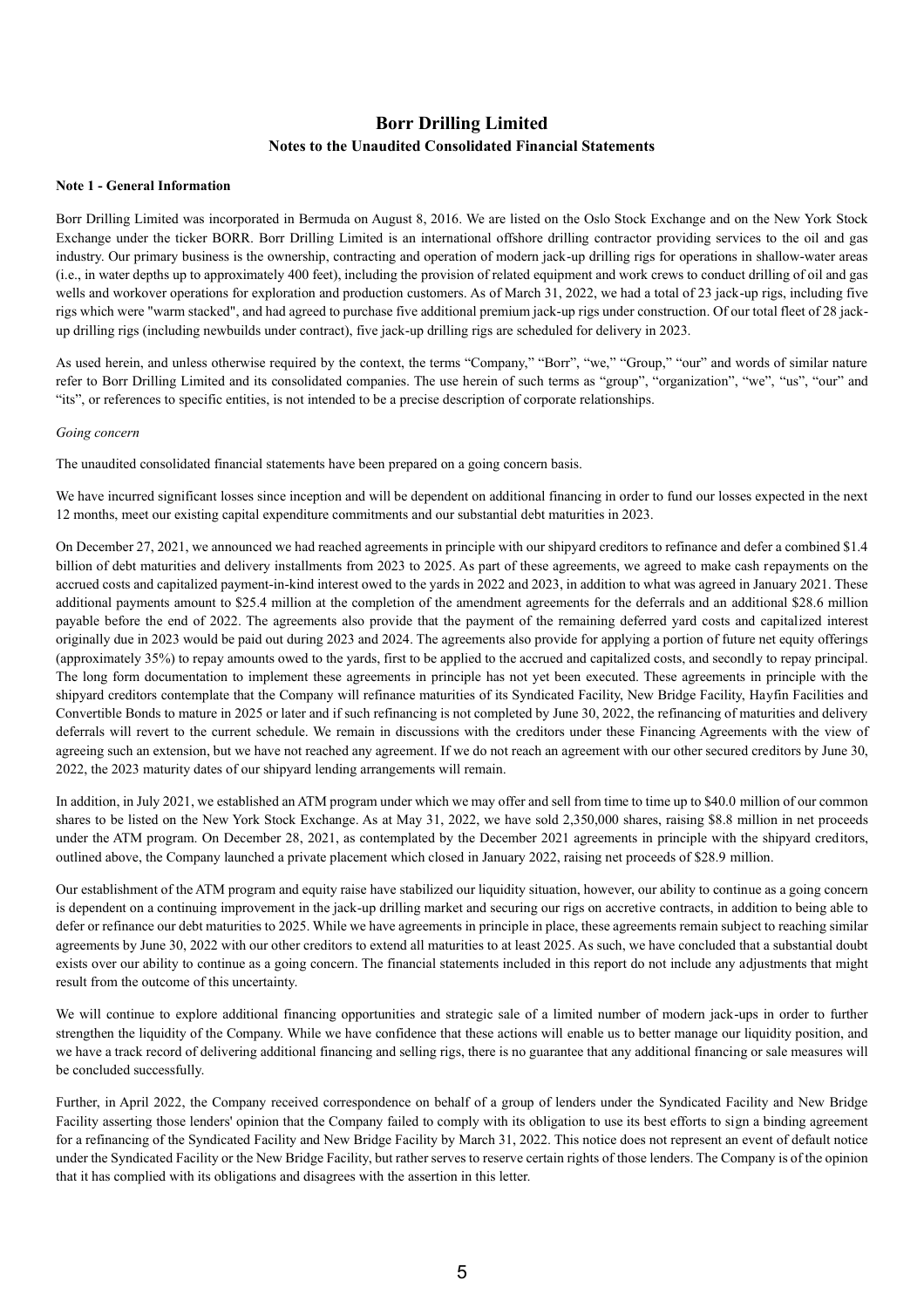### **Note 2 - Basis of Preparation and Accounting Policies**

## *Basis of preparation*

The unaudited consolidated financial statements are prepared in accordance with accounting principles generally accepted in the United States ("U.S. GAAP"). The unaudited consolidated financial statements do not include all of the disclosures required under U.S. GAAP in the annual consolidated financial statements, and should be read in conjunction with our audited annual financial statements for the year ended December 31, 2021, which are included in our annual report on Form 20-F for the fiscal year ended December 31, 2021, filed with the Securities and Exchange Commission on April 11, 2022. The consolidated balance sheet data for December 31, 2021 was derived from our audited annual financial statements. The amounts are presented in millions of United States dollar ("U.S. dollar" or "\$"), unless otherwise stated. The financial statements have been prepared on a going concern basis and in management's opinion, all adjustments necessary for a fair statement are reflected in the interim periods presented.

On December 14, 2021, the Board of Directors approved a 2-to-1 reverse share split of the Company's shares. Upon effectiveness of the Reverse Split, every two shares of the Company's issued and outstanding common shares, par value \$0.05 per share was combined into one issued and outstanding common share, par value \$0.10 per share. Unless otherwise indicated, all share and per share data in these unaudited consolidated financial statements have been adjusted to give effect of our Reverse Share Splits and is approximate due to rounding.

#### *Significant accounting policies*

The accounting policies adopted in the preparation of the unaudited consolidated financial statements for the three months ended March 31, 2022 are consistent with those followed in preparation of our annual audited consolidated financial statements for the year ended December 31, 2021.

#### *Use of estimates*

The preparation of financial statements in accordance with U.S. GAAP requires that management make estimates and assumptions affecting the reported amounts of assets and liabilities and disclosure of contingent assets and liabilities at the date of the financial statements and the reported amounts of revenues and expenses during the reporting period. Actual results could differ from those estimates.

#### **Note 3 - Recently Issued Accounting Standards**

#### *Adoption of new accounting standards*

In August 2020, the Financial Accounting Standards Board ("FASB") issued ASU 2020-06 Debt—Debt with Conversion and Other Options (Subtopic 470-20) and Derivatives and Hedging— Contracts in Entity's Own Equity (Subtopic 815-40). The amendments simplify the issuer's accounting for convertible instruments and its application of the equity classification guidance. The new guidance eliminates some of the existing models for assessing convertible instruments, which results in more instruments being recognized as a single unit of account on the balance sheet and expands disclosure requirements. The new guidance simplifies the assessment of contracts in an entity's own equity and existing EPS guidance in ASC 260. These amendments are effective from January 1, 2022. There was no impact resulting from these amendments on our unaudited consolidated financial statements or related disclosures as presented in this interim set of accounts for the three months ended March 31, 2022.

In May 2021, the FASB issued ASU 2021-04 Earnings Per Share (Topic 260), Debt— Modifications and Extinguishments (Subtopic 470-50), Compensation—Stock Compensation (Topic 718), and Derivatives and Hedging —Contracts in Entity's Own Equity (Subtopic 815-40). The amendments clarify the issuer's recognition and measurement considerations resulting from exchanges or modifications to freestanding instruments (written call options) classified in equity. Such exchanges or modifications are treated as adjustments to the cost to raise debt, to the cost to raise equity or as share based payments (ASC 718) when issued to compensate for goods or services. If not treated as costs of debt funding, equity funding or share-based payments, it results in an adjustment to EPS/net income (loss). These amendments are effective from January 1, 2022. There was no impact resulting from these amendments on our unaudited consolidated financial statements or related disclosures as presented in this interim set of accounts for the three months ended March 31, 2022.

In July 2021, the FASB issued ASU 2021-05 Leases (Topic 842) - Lessors - Certain leases with Variable Lease Payments. The amendments affect lessors with lease contracts that have variable lease payments that do not depend on a reference index or a rate and would have resulted in the recognition of a selling loss at lease commencement if classified as sales-type or direct financing leases. The new guidance amends the lease classification requirements where lessors should classify and account for a lease with variable lease payments that do not depend on a reference index or a rate as an operating lease if certain criteria are met. When a lease is classified as operating, the lessor does not recognize a net investment in the lease, does not recognize the underlying asset, and, therefore, does not recognize a selling profit or loss. These amendments are effective from January 1, 2022. There was no impact resulting from these amendments on our unaudited consolidated financial statements or related disclosures as presented in this interim set of accounts for the three months ended March 31, 2022.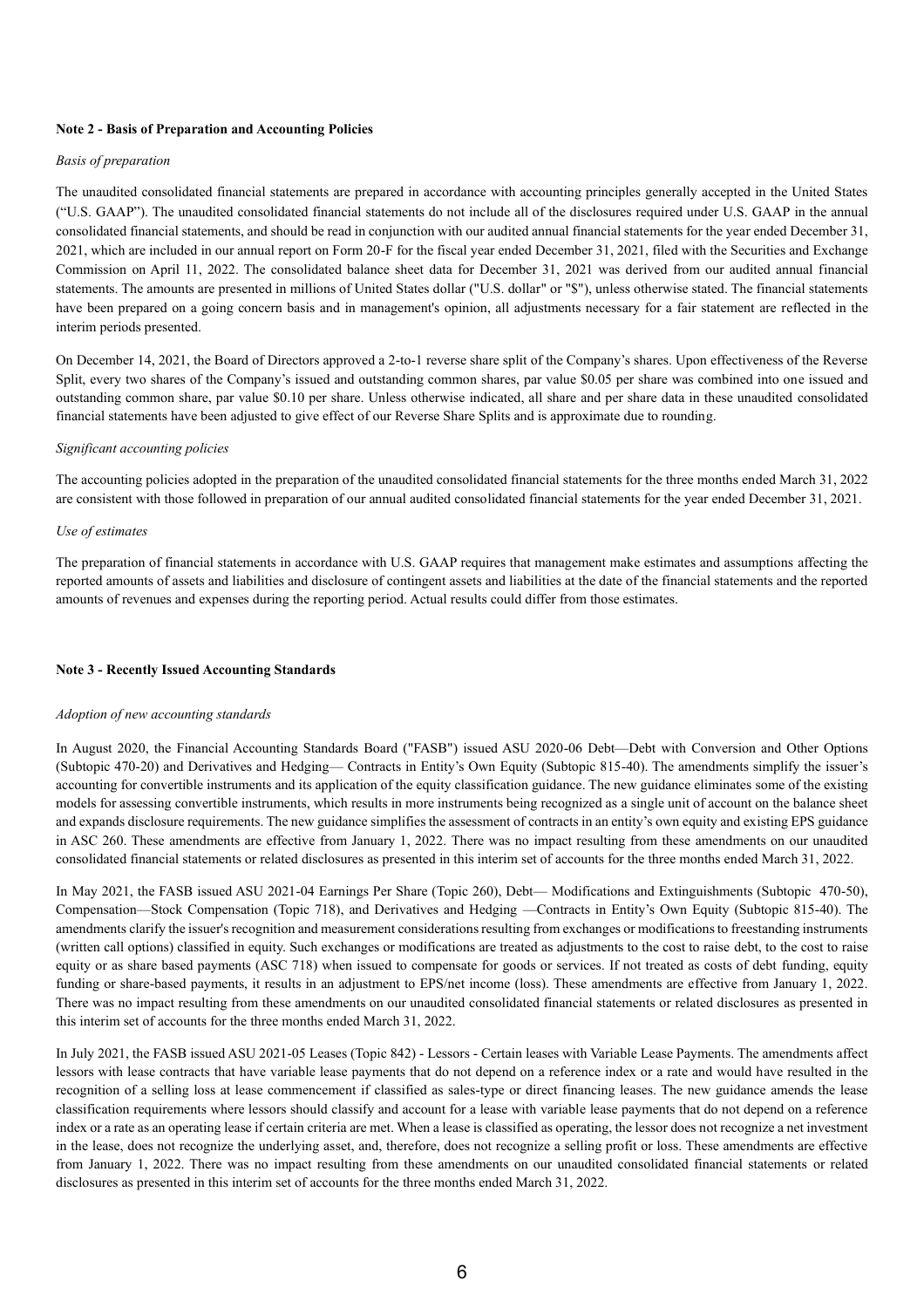In November 2021, the FASB issued ASU 2021-10 Government Assistance (Topic 832): Disclosures by Business Entities about Government Assistance. The amendments in this Update require the following annual disclosures about transactions with a government that are accounted for by applying a grant or contribution accounting model by analogy: (i) information about the nature of the transactions and the related accounting policy used to account for the transactions, (ii) the line items on the balance sheet and income statement that are affected by the transactions, and the amounts applicable to each financial statement line item and (iii) significant terms and conditions of the transactions, including commitments and contingencies. These amendments are effective from January 1, 2022. There was no impact resulting from these amendments on our unaudited consolidated financial statements or related disclosures as presented in this interim set of accounts for the three months ended March 31, 2022.

#### *Accounting pronouncements that have been issued but not yet adopted*

| <b>Standard</b>                                                                                                                                                | <b>Description</b>                                                                                                                                                                                                                                                                                                                                                                                                                                                                                                                                                                                                                                                                                                                                                                                                                                                                                                                                                                                                                                                                  | Date of<br><b>Adoption</b> | <b>Effect on our</b><br><b>Consolidated Financial</b><br><b>Statements or Other</b><br><b>Significant Matters</b> |
|----------------------------------------------------------------------------------------------------------------------------------------------------------------|-------------------------------------------------------------------------------------------------------------------------------------------------------------------------------------------------------------------------------------------------------------------------------------------------------------------------------------------------------------------------------------------------------------------------------------------------------------------------------------------------------------------------------------------------------------------------------------------------------------------------------------------------------------------------------------------------------------------------------------------------------------------------------------------------------------------------------------------------------------------------------------------------------------------------------------------------------------------------------------------------------------------------------------------------------------------------------------|----------------------------|-------------------------------------------------------------------------------------------------------------------|
| ASU 2021-08 Business<br>Combinations (Topic 805):<br><b>Accounting for Contract Assets and</b><br><b>Contract Liabilities from Contracts</b><br>with Customers | The amendments in this Update require acquiring entities to<br>apply Topic 606 to recognize and measure contract assets and<br>contract liabilities in a business combination. The amendments<br>in this Update improve comparability for both the recognition<br>and measurement of acquired revenue contracts with customers<br>at the date of, and after, a business combination. The<br>amendments improve comparability after the business<br>combination by providing consistent recognition<br>and<br>measurement guidance for revenue contracts with customers<br>acquired in a business combination and revenue contracts with<br>customers not acquired in a business combination.                                                                                                                                                                                                                                                                                                                                                                                        | January 1,<br>2023         | Under evaluation                                                                                                  |
| ASU 2022-01 Derivatives and<br>Hedging (Topic 815): Fair Value<br>Hedging-Portfolio Layer Method                                                               | The amendments clarify the accounting for, and promote<br>consistency in, the reporting of hedge basis adjustments<br>applicable to both a single hedged layer and multiple hedged<br>layers as follows:<br>1) An entity is required to maintain basis adjustments in an<br>existing hedge on a closed portfolio basis (that is, not allocated<br>to individual assets).<br>2) An entity is required to immediately recognize and present<br>the basis adjustment associated with the amount of the de-<br>designated layer that was breached in interest income. In<br>addition, an entity is required to disclose that amount and the<br>circumstances that led to the breach.<br>3) An entity is required to disclose the total amount of the basis<br>adjustments in existing hedges as a reconciling amount if other<br>areas of GAAP require the disaggregated disclosure of the<br>amortized cost basis of assets included in the closed portfolio.<br>4) An entity is prohibited from considering basis adjustments<br>in an existing hedge when determining credit losses. | January 1,<br>2023         | Under evaluation                                                                                                  |
| ASU 2022-02 Financial<br>Instruments-Credit Losses (Topic<br>326)                                                                                              | The amendments eliminate the accounting guidance for<br>troubled debt restructurings by creditors that have adopted the<br>Current Expected Credit Losses (CECL) model and enhance the<br>disclosure requirements for loan refinancing and restructurings<br>made with borrowers experiencing financial difficulty. In<br>addition, the amendments require a public business entity to<br>disclose current-period gross write offs for financing<br>receivables and net investment in leases by year of origination<br>in the vintage disclosures.                                                                                                                                                                                                                                                                                                                                                                                                                                                                                                                                  | January 1,<br>2023         | Under evaluation                                                                                                  |

As of May 31, 2022 the FASB have issued further updates not included above. We do not currently expect any of these updates to have a material impact on our consolidated financial statements and related disclosures either on transition or in future periods.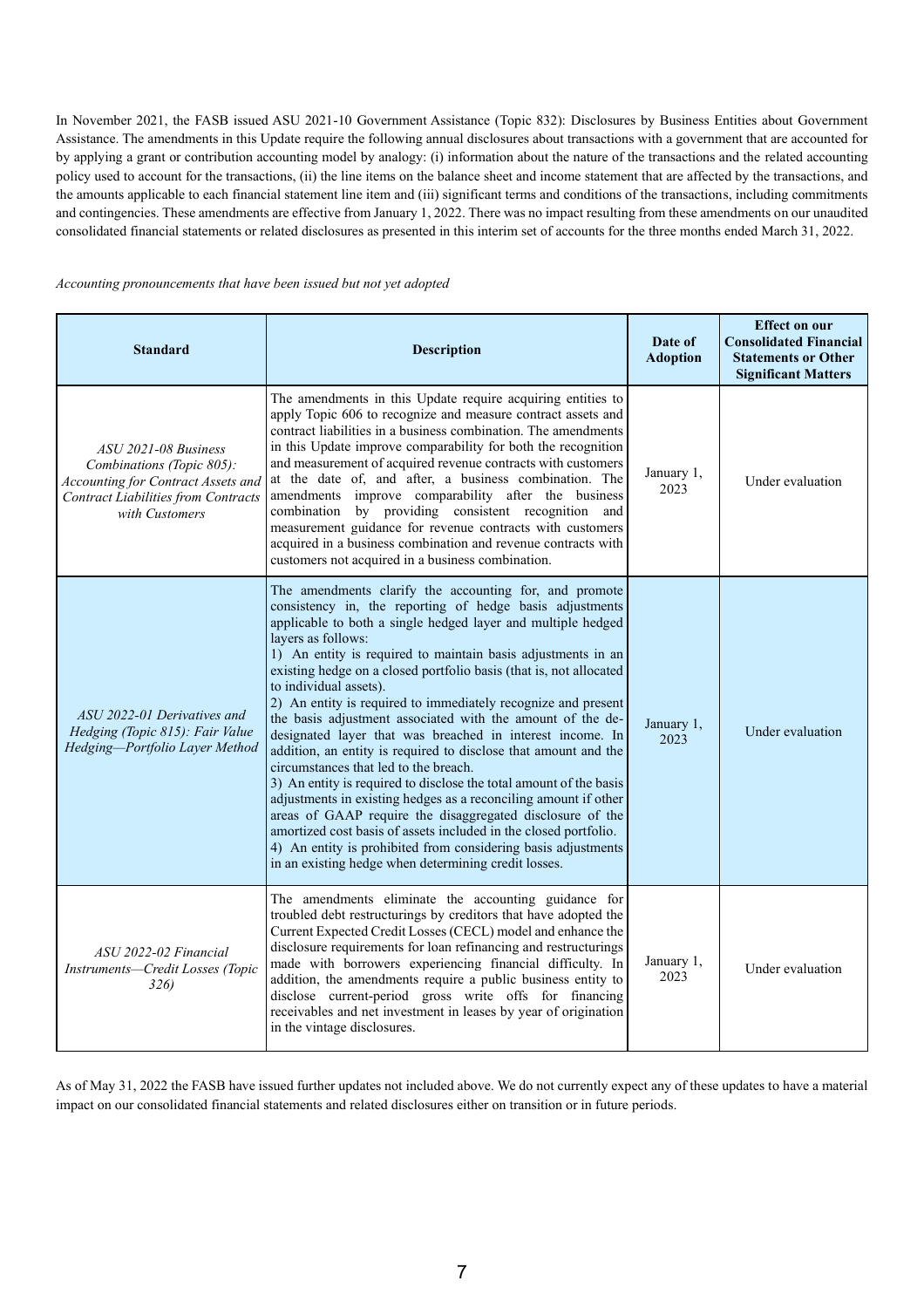## **Note 4 - Segment Information**

During the three months ended March 31, 2022, we had a single reportable segment: our operations performed under out dayrate model (which includes rig charters and ancillary services.

During the three months ended March 31, 2021, we had two operating segments: operations performed under our dayrate model (which includes rig charters and ancillary services) and operations performed under the Integrated Well Services ("IWS") model. IWS operations were performed by our joint venture entities Opex and Akal.

On August 4, 2021, the Company executed a Stock Purchase Agreement for the sale of the Company's 49% interest in each of Opex and Akal, representing the Company's disposal of the IWS operating segment (see note 6).

Our Chief Operating Decision Maker (our Board of Directors) reviews financial information provided as an aggregate sum of assets, liabilities and activities that exist to generate cash flows, by our operating segments.

The following presents financial information by segment for the three months ended March 31, 2022:

| (In \$millions)                                    | <b>Dayrate</b> | Reconciling Items <sup>(1)</sup> | <b>Consolidated total</b> |
|----------------------------------------------------|----------------|----------------------------------|---------------------------|
| Dayrate revenue                                    | 115.5          | (52.2)                           | 63.3                      |
| Related party revenue                              |                | 18.7                             | 18.7                      |
| Rig operating and maintenance expenses             | (106.3)        | 50.7                             | (55.6)                    |
| Depreciation of non-current assets (1)             | (29.1)         | (0.4)                            | (29.5)                    |
| General and administrative expenses <sup>(1)</sup> |                | (9.2)                            | (9.2)                     |
| Income from equity method investments              |                | 1.1                              | 1.1                       |
| Operating (loss)/income including equity method    | (19.9)         | 8.7                              | (11.2)                    |
|                                                    |                |                                  |                           |
| <b>Total assets</b>                                | 3,343.0        | $-229.8$                         | 3,113.2                   |

The following presents financial information by segment for the three months ended March 31, 2021:

| (in \$millions)                                 | <b>Davrate</b> | <b>IWS</b> | Reconciling Items <sup>(1)</sup> | <b>Consolidated total</b> |
|-------------------------------------------------|----------------|------------|----------------------------------|---------------------------|
| Dayrate revenue                                 | 47.4           | 159.5      | (159.5)                          | 47.4                      |
| Related party revenue                           | 1.0            |            |                                  | 1.0                       |
| Intersegment revenue                            | 32.6           |            | (32.6)                           |                           |
| Loss on disposal                                |                |            | (0.1)                            | (0.1)                     |
| Rig operating and maintenance expenses          | (78.4)         | (98.0)     | 127.6                            | (48.8)                    |
| Intersegment expenses                           |                | (32.6)     | 32.6                             |                           |
| Depreciation of non-current assets (1)          | (27.9)         |            | (0.5)                            | (28.4)                    |
| General and administrative expenses (1)         |                |            | (11.7)                           | (11.7)                    |
| Income from equity method investments           |                |            | 16.0                             | 16.0                      |
| Operating (loss)/income including equity method | (25.3)         | 28.9       | (28.2)                           | (24.6)                    |
| Total assets $(2)$                              | 3.372.7        | 453.2      | (653.2)                          | 3,172.7                   |

(1) General and administrative expenses and depreciation expense incurred by our corporate office are not allocated to our operating segments for purposes of measuring segment operating income / (loss) and are included in "Reconciling items." The full operating results included above for our equity method investments are not included within our consolidated results and thus are deducted under "Reconciling items" and replaced with our Income from equity method investments (see note 6 for additional information).

(2) Total asset balances are presented as of December 31, 2021.

## *Geographic data*

Revenues are attributed to geographical location based on the country of operations for drilling activities, and thus the country where the revenues are generated.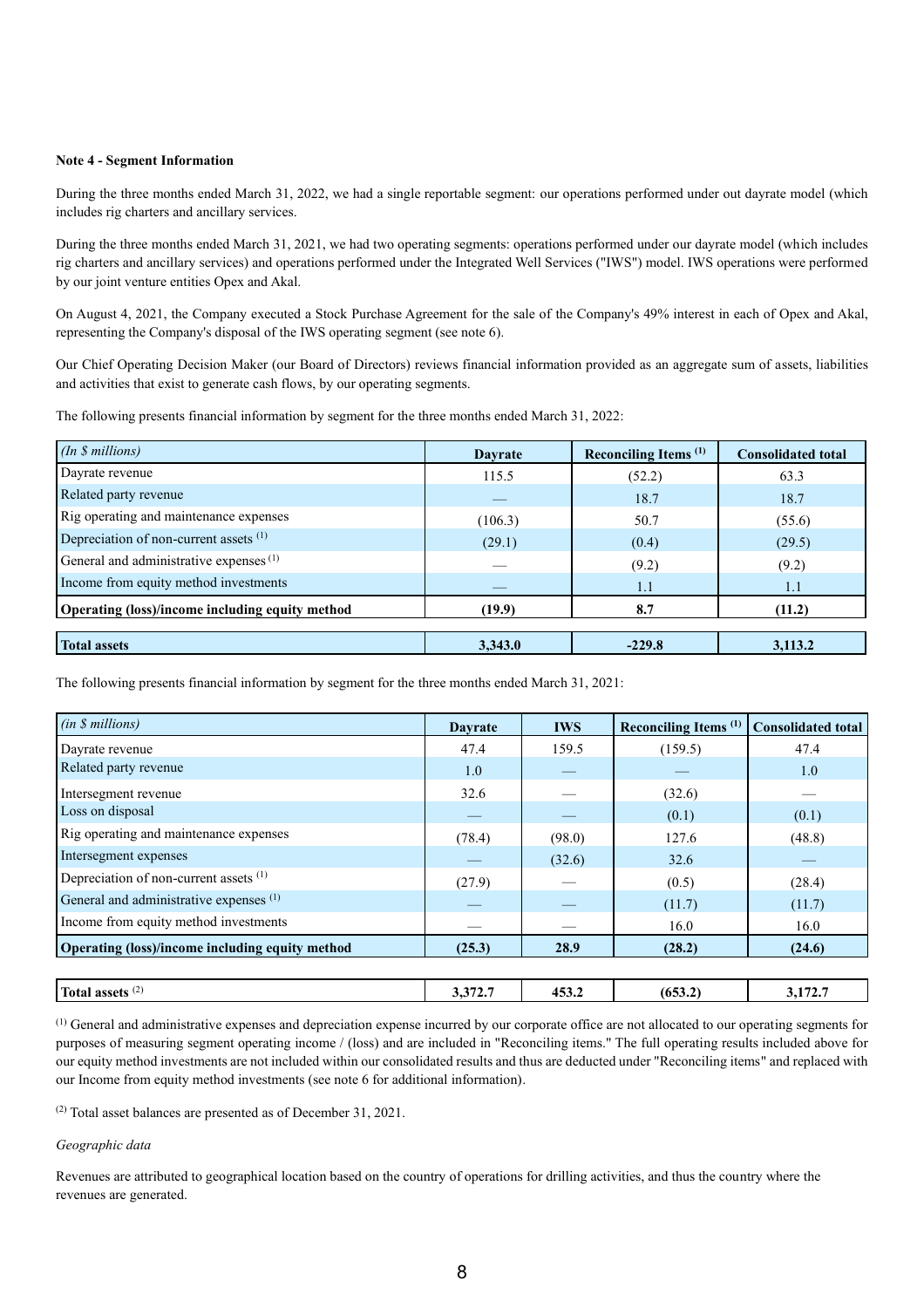The following presents our revenues by geographic area:

|                 | Three months ended<br><b>March 31, 2022</b> | Three months ended<br>March 31, 2021 |
|-----------------|---------------------------------------------|--------------------------------------|
| South East Asia | 30.8                                        | 26.9                                 |
| West Africa     | 22.3                                        | 7.2                                  |
| Mexico          | 18.9                                        | 0.4                                  |
| Europe          | 10.0                                        | 13.9                                 |
| <b>Total</b>    | 82.0                                        | 48.4                                 |

*Major customers* 

The following customers accounted for more than 10% of our dayrate and related party revenues:

|                                                              | Three months ended<br>March 31, 2022 | Three months ended<br>March 31, 2021 |
|--------------------------------------------------------------|--------------------------------------|--------------------------------------|
| (In % of operating revenues)                                 |                                      |                                      |
| <b>PTT Exploration and Production Public Company Limited</b> | 18 %                                 | $37\%$                               |
| Perfomex                                                     | 13 %                                 | $-$ %                                |
| Vaalco Gabon S.A.                                            | $10\%$                               | $-$ %                                |
| <b>CNOOC Petroleum Europe Limited</b>                        |                                      | 19 %                                 |
| ROC Oil Company Pty Limited                                  |                                      | 15 %                                 |
| <b>Total</b>                                                 | 41 %                                 | 71 %                                 |

*Fixed Assets — Jack-up rigs (1)*

The following presents the net book value of our jack-up rigs by geographic area:

|                 | March 31, 2022 | December 31, 2021 |
|-----------------|----------------|-------------------|
| (In \$millions) |                |                   |
| South East Asia | 1,262.5        | 1,266.7           |
| Mexico          | 639.0          | 645.7             |
| West Africa     | 421.1          | 568.1             |
| Europe          | 248.3          | 250.3             |
| Middle East     | 145.3          |                   |
| <b>Total</b>    | 2,716.2        | 2,730.8           |

(1) The fixed assets referred to in the table above excludes assets under construction. Asset locations at the end of a period are not necessarily indicative of the geographical distribution of the revenues or operating profits generated by such assets during the associated periods.

## **Note 5 - Contracts with Customers**

## *Contract Assets and Liabilities*

Accrued revenue is classified as a current asset. When the right to consideration becomes unconditional based on the contractual billing schedule, accrued revenue is recognized. At the point that accrued revenue is billed, trade accounts receivable are recognized. Payment terms on invoice amounts are typically 30 days.

Deferred mobilization and contract preparation revenue include payments received for mobilization as well as rig preparation and upgrade activities, which are allocated to the overall performance obligation and recognized ratably over the initial term of the contract.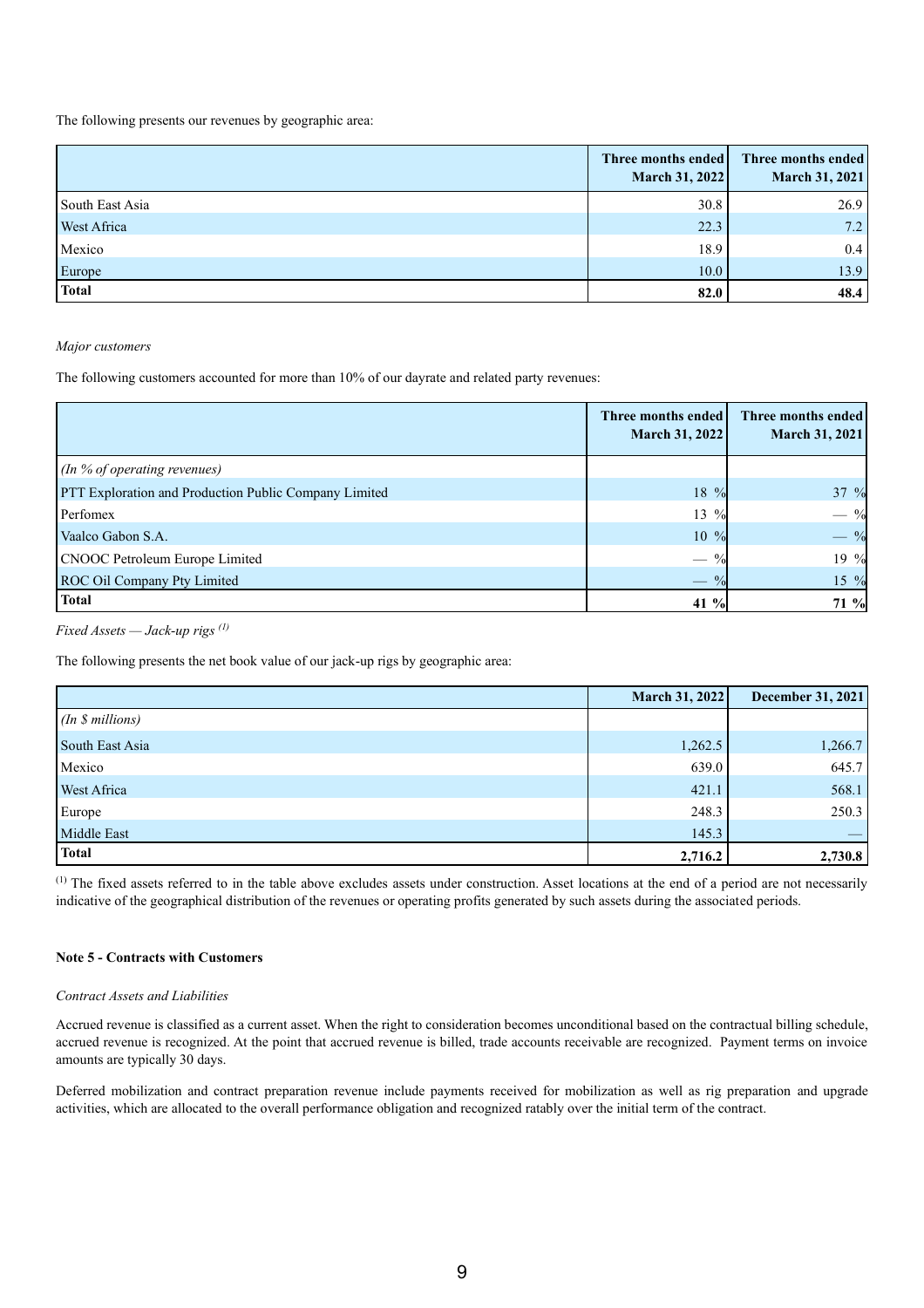The following presents our contract assets and liabilities from our contracts with customers:

|                                                                                        | <b>March 31, 2022</b> | <b>December 31, 2021</b> |
|----------------------------------------------------------------------------------------|-----------------------|--------------------------|
| (In \$ millions)                                                                       |                       |                          |
| Accrued revenue <sup>(1)</sup>                                                         | 26.8                  | 20.2                     |
| <b>Current contract assets</b>                                                         | 26.8                  | 20.2                     |
|                                                                                        |                       |                          |
| Non-current accrued revenue $(2)$                                                      | 1.5                   |                          |
| Non-current contract asset                                                             | 1.5                   |                          |
| <b>Total contract asset</b>                                                            | 28.3                  | 20.2                     |
|                                                                                        |                       |                          |
| Current deferred mobilization, demobilization and contract preparation revenue (3)     | (6.6)                 | (3.9)                    |
| <b>Current contract liability</b>                                                      | (6.6)                 | (3.9)                    |
|                                                                                        |                       |                          |
| Non-current deferred mobilization, demobilization and contract preparation revenue (4) | (2.6)                 | (2.5)                    |
| Non-current contract liability                                                         | (2.6)                 | (2.5)                    |
| <b>Total contract liability</b>                                                        | (9.2)                 | (6.4)                    |

(1) Accrued revenue includes \$0.4 million pertaining to the current portion of deferred demobilization revenue.

<sup>(2)</sup> Non-current accrued revenue pertains to the non-current portion of deferred demobilization revenue and is included in "Other non-current assets" in our Unaudited Consolidated Balance Sheets.

<sup>(3)</sup> Current deferred mobilization, demobilization and contract preparation revenue is included in "Other current liabilities" in our Unaudited Consolidated Balance Sheets.

(4) Non-current deferred mobilization, demobilization and contract preparation revenue is included in "Other non-current liabilities" in our Unaudited Consolidated Balance Sheets.

Total movement in our contract assets and contract liabilities balances during the three months ended March 31, 2022 are as follows:

| $(In $s$ millions)                                            | <b>Contract assets</b> | <b>Contract liabilities</b> |
|---------------------------------------------------------------|------------------------|-----------------------------|
| <b>Balance as of December 31, 2021</b>                        | 20.2                   | 6.4                         |
| Performance obligations satisfied during the reporting period | 26.4                   |                             |
| Amortization of revenue                                       | $\sim$                 | (2.4)                       |
| Unbilled demobilization revenue                               | 1.9                    |                             |
| Performance obligations to be satisfied over time             | $\sim$                 | 1.9 <sub>1</sub>            |
| Cash received, excluding amounts recognized as revenue        |                        | 3.3                         |
| Cash received against the contract asset balance              | (20.2)                 |                             |
| <b>Balance as of March 31, 2022</b>                           | 28.3                   | 9.2                         |

*Timing of Revenue*

The Company derives its revenue from contracts with customers for the transfer of goods and services, from various activities performed both at a point in time and over time.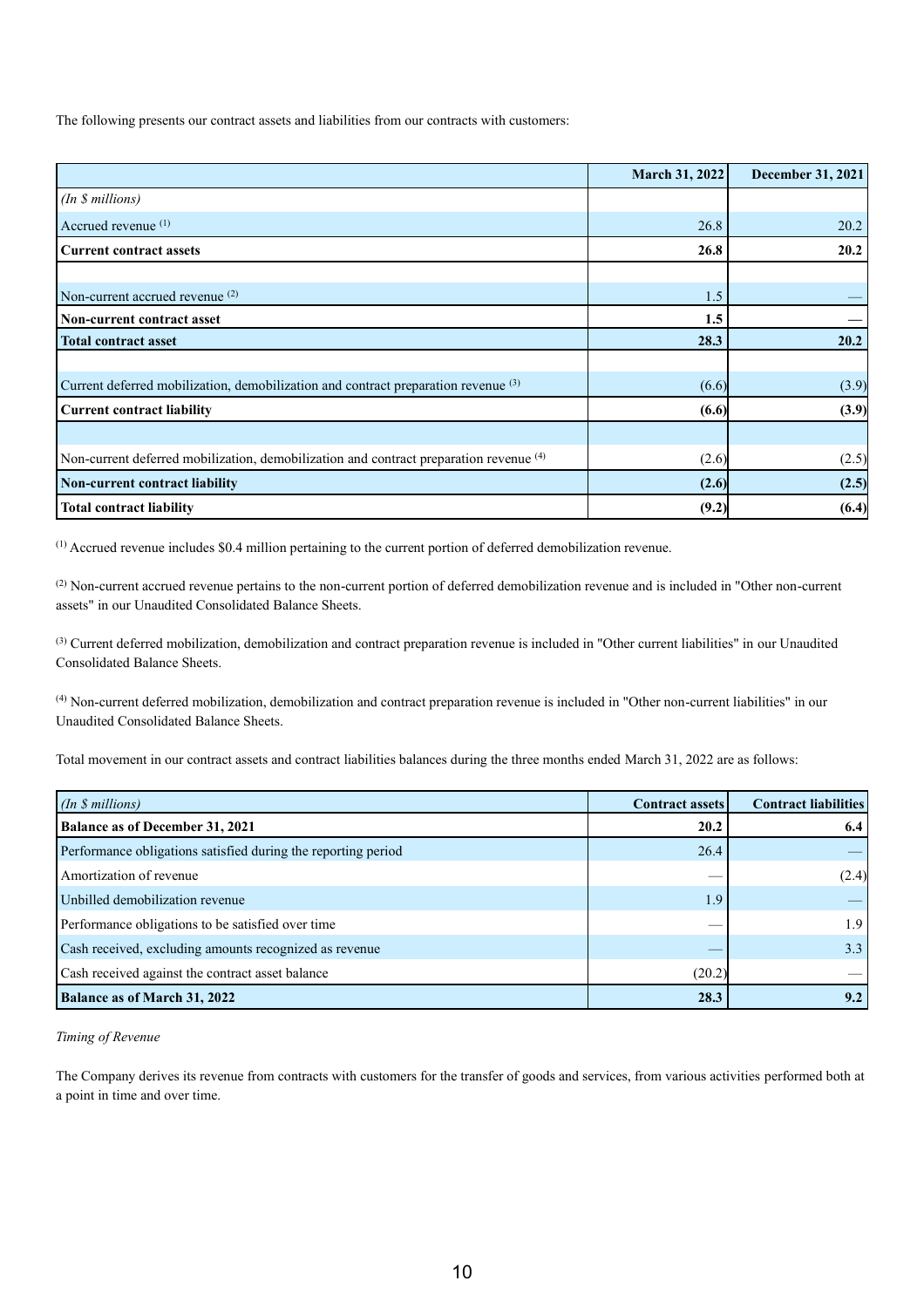|                  | Three months ended<br>March 31, 2022 | Three months ended<br>March 31, 2021 |
|------------------|--------------------------------------|--------------------------------------|
| (In \$ millions) |                                      |                                      |
| Over time        | 77.6                                 | 44.7                                 |
| Point in time    | 4.4                                  | 3.7 <sub>1</sub>                     |
| <b>Total</b>     | 82.0                                 | 48.4                                 |

*Contracts Costs*

Deferred mobilization and contract preparation costs relate to costs incurred to prepare a rig for contract and delivery or to mobilize a rig to the drilling location. We defer pre-operating costs, such as contract preparation and mobilization costs, and recognize such costs on a straight-line basis, over the estimated firm period of the drilling contract. Costs incurred for the demobilization of rigs at contract completion are recognized as incurred during the demobilization process.

|                                                                                 | <b>March 31, 2022</b> | <b>December 31, 2021</b> |
|---------------------------------------------------------------------------------|-----------------------|--------------------------|
| (In \$ millions)                                                                |                       |                          |
| Current deferred mobilization and contract preparation costs                    | 22.6                  | 17.2 <sup>1</sup>        |
| Non-current deferred mobilization and contract preparation costs <sup>(1)</sup> | 7.1                   | 4.4                      |
| Total deferred mobilization and contract preparation asset                      | 29.7                  | 21.6                     |

(1) Non-current deferred mobilization and contract preparation costs are included in "Other non-current assets" in our Unaudited Consolidated Balance Sheets

Deferred mobilization and contract preparation costs increased by \$8.1 million during the three months ended March 31, 2022 to \$29.7 million, from \$21.6 million as of December 31, 2021 as a result of amortization during the period of \$6.6 million, offset by \$14.7 million in additional deferred costs relating to the contract preparations of the rigs "Groa", "Idun", "Ran" and "Gerd".

## *Practical Expedient*

We have applied the disclosure practical expedient in ASC 606-10-50-14A(b) and have not included estimated variable consideration related to wholly unsatisfied performance obligations or to distinct future time increments within our contracts, including dayrate revenue. The duration of our performance obligations varies by contract.

#### **Note 6 - Equity Method Investments**

During 2019 we entered into a joint venture with Proyectos Globales de Energia y Servicos CME, S.A. DE C.V. ("CME") to provide integrated well services to Petróleos Mexicanos ("Pemex"). This involved Borr Mexico Ventures Limited ("BMV") subscribing to 49% of the equity of Opex Perforadora S.A. de C.V. ("Opex") and Perforadora Profesional AKAL I, SA de CV ("Akal"). CME's wholly owned subsidiary, Operadora Productora y Exploradora Mexicana, S.A. de C.V. ("Operadora") owned 51% of each of Opex and Akal. In addition, we provide five jack-up rigs on bareboat charters to two other joint venture companies, Perfomex and Perfomex II, in which we previously held a 49% interest.

On August 4, 2021, the Company executed a Stock Purchase Agreement between BMV and Operadora for the sale of the Company's 49% interest in each of Opex and Akal joint ventures, as well as the acquisition of a 2% incremental interest in each of Perfomex I and Perfomex II joint ventures. The acquisition was completed on the same date.

Effective August 4, 2021, although we now hold a 51% equity ownership in Perfomex and Perfomex II, we have assessed whether the increased investments in the Perfomex ventures results in the need to consolidate these entities under US GAAP. The significant judgements are whether the joint ventures are variable interest entities (VIEs) and, if so, whether Borr is the primary beneficiary. We concluded that the joint ventures are VIEs; however, we do not have the power to direct the decisions which most significantly impact the economic performance of the joint ventures. As such, we are not considered to be the primary beneficiary of the variable interest entities and we continue to account for our interests in Perfomex and Perfomex II as equity method investments in accordance with ASC 323, Investment - Equity Method and Joint Ventures and record the investments in "Equity method investments" in the Consolidated Balance Sheets.

Prior to August 4, 2021, Opex and Akal contracted technical support services from BMV, management services from Operadora and well services from specialist well service contractors (including an affiliate of one of our shareholders Schlumberger Limited) and logistics and administration services from Logística y Operaciones OTM, S.A. de C.V, an affiliate of CME. This structure enabled Opex and Akal to provide bundled integrated well services to Pemex. The potential revenue earned was fixed under each of the Pemex contracts, while Opex and Akal managed the drilling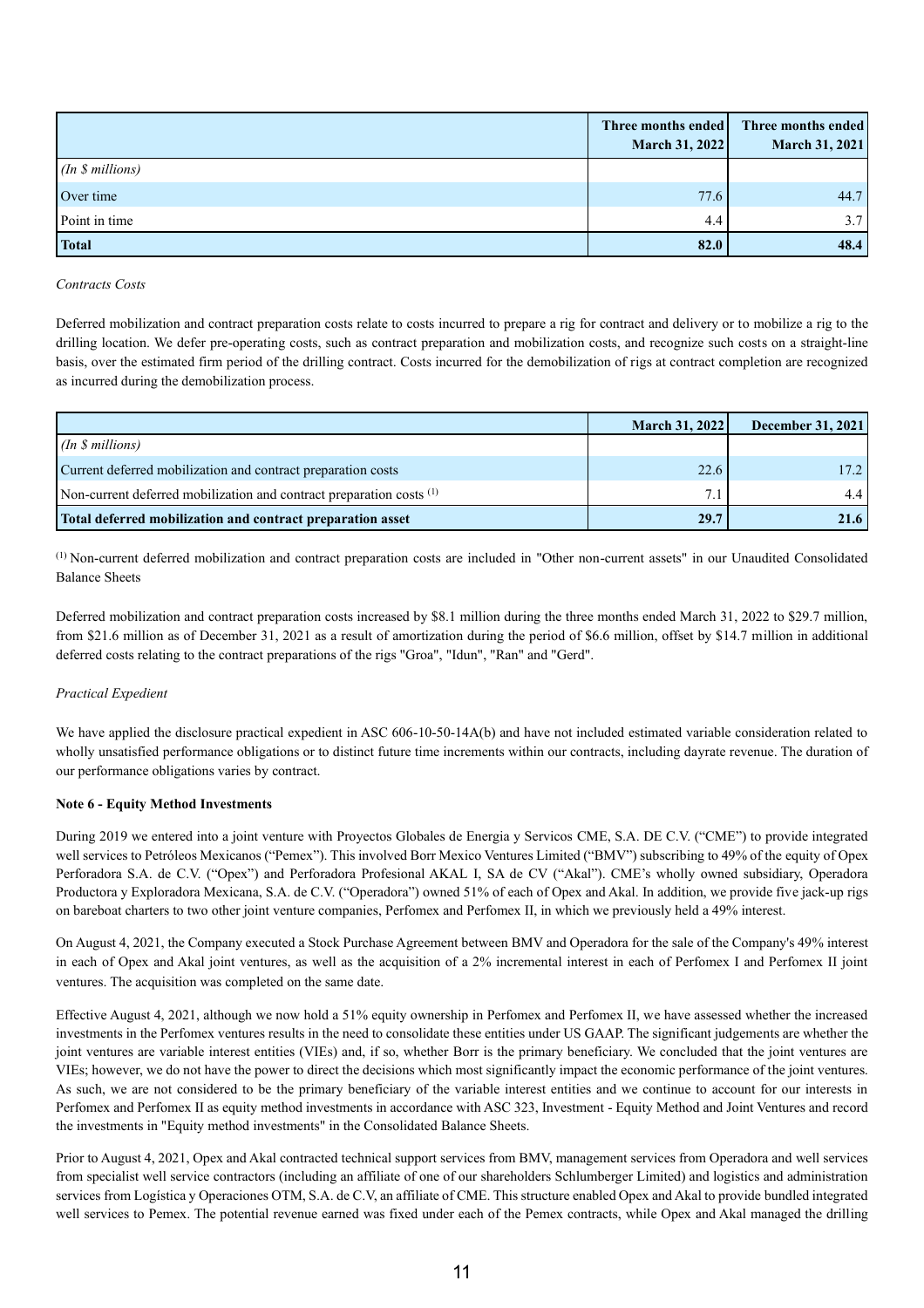services and related costs on a per well basis. Prior to the sale, we were obligated, as a 49% shareholder, to fund any capital shortfall in Opex or Akal should the Board of Opex or Akal make cash calls to the shareholders under the provisions of the Shareholder Agreements. On the date of sale, the outstanding funding provided to date was returned.

The below tables sets forth the results from these entities, on a 100% basis, for the three months ended March 31, 2022 and 2021:

|                      | 3 months ended March<br>31, 2022 |                    |                 | 3 months ended March 31, 2021 |        |        |
|----------------------|----------------------------------|--------------------|-----------------|-------------------------------|--------|--------|
| In <i>S</i> millions | <b>Perfomex</b>                  | <b>Perfomex II</b> | <b>Perfomex</b> | Perfomex II                   | Opex   | Akal   |
| Revenue              | 29.4                             | 22.8               | 22.5            | 10.1                          | 114.7  | 44.8   |
| Operating expenses   | (28.5)                           | (22.2)             | (20.3)          | (9.3)                         | (84.7) | (46.0) |
| Net income/(loss)    | 1.3                              | 0.7                | (1.5)           | (0.4)                         | 29.9   | 7.1    |

Revenue in Opex and Akal is recognized on a percentage of completion basis under the cost input method. The services Opex and Akal deliver are to a single customer, Pemex, and involve delivering integrated well services with payment upon the completion of each well in the contract. Revenue in Perfomex and Perfomex II is recognized on a day rate basis on contracts with Opex and Akal, consistent with our historical revenue recognition policies, with day rate accruing each day as the service is performed. We provide rigs and services to Perfomex and Perfomex II for use in their contracts with Opex and Akal, respectively. As of March 31, 2022, Perfomex I and Perfomex II had \$122.4 million of receivables from Opex and Akal, of which \$106.3 million were outstanding and \$16.1 million were unbilled. As of December 31, 2021, Perfomex and Perfomex II had \$86.8 million of receivables from Opex and Akal, of which \$70.5 million were outstanding and \$16.3 million were unbilled.

Summarized balance sheets, on a 100% basis of the Company's equity method investees are as follows:

|                                     |                 | As at March 31, 2022 |          | As at December 31, 2021 |
|-------------------------------------|-----------------|----------------------|----------|-------------------------|
| In \$ millions                      | <b>Perfomex</b> | Perfomex II          | Perfomex | Perfomex II             |
| Cash                                | 0.4             | 0.1                  | 9.0      | 7.2                     |
| Total current assets                | 157.8           | 65.4                 | 142.2    | 48.7                    |
| Total non-current assets            | 3.6             | 3.0                  | 4.2      | 2.1                     |
| <b>Total assets</b>                 | 161.4           | 68.4                 | 146.4    | 50.8                    |
| Total current liabilities           | 145.8           | 62.7                 | 132.1    | 45.8                    |
| Equity                              | 15.6            | 5.7                  | 14.3     | 5.0                     |
| <b>Total Liabilities and Equity</b> | 161.4           | 68.4                 | 146.4    | 50.8                    |

The following presents our investments in equity method investments as at March 31, 2022:

| In <i>S</i> millions                          | <b>Perfomex</b> | <b>Perfomex II</b> | <b>Borr Total</b> |
|-----------------------------------------------|-----------------|--------------------|-------------------|
| <b>Balance as of January 1, 2022</b>          | 16.9            | ن ک                | 19.4              |
| Income on a percentage basis                  | 0.7             | 0.4                | 1.1               |
| Balance as of March 31, $2022$ <sup>(1)</sup> | 17.6            | 2.9                | 20.5              |

(1) As at March 31, 2022, the "Equity method investments" balance in the Unaudited Consolidated Balance Sheets includes \$9.8 million in funding provided by shareholder loans to Perfomex

## **Note 7 - Other Financial Expenses, net**

Other financial expenses, net is comprised of the following:

|                                           | Three months ended<br><b>March 31, 2022</b> | Three months ended<br><b>March 31, 2021</b> |
|-------------------------------------------|---------------------------------------------|---------------------------------------------|
| (In \$millions)                           |                                             |                                             |
| Yard cost cover expense                   | (5.7)                                       | (3.1)                                       |
| Amortization of deferred finance charges  | (1.6)                                       | (1.1)                                       |
| Bank commitment, guarantee and other fees | (0.8)                                       | (0.7)                                       |
| Foreign exchange loss                     | (0.3)                                       | (0.6)                                       |
| Other financial income/(expense)          | 0.3                                         | (0.2)                                       |
| <b>Total</b>                              | (8.1)                                       | (5.7)                                       |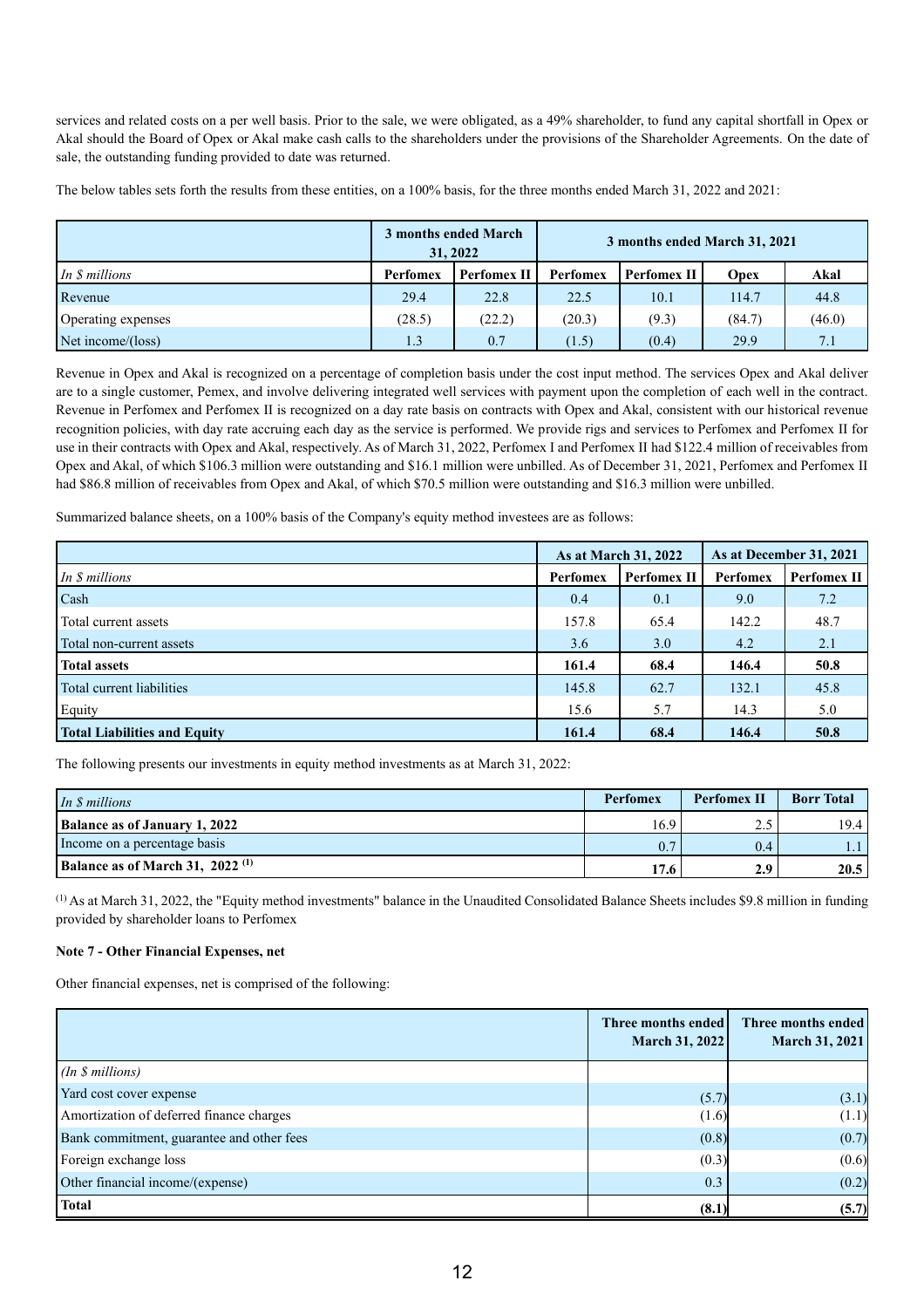## **Note 8 - Taxation**

Borr Drilling Limited is a Bermuda company and is not required to pay taxes in Bermuda on ordinary income or capital gains under a tax exemption granted by the Minister of Finance in Bermuda until March 31, 2035. We operate through various subsidiaries in numerous countries throughout the world and are subject to tax laws, policies, treaties and regulations, as well as the interpretation or enforcement thereof, in jurisdictions in which we or any of our subsidiaries operate, were incorporated, or otherwise considered to have a tax presence. Our income tax expense is based upon our interpretation of the tax laws in effect in various countries at the time that the expense was incurred. For the three months ended March 31, 2022, our pre-tax loss is all attributable to foreign jurisdictions except for a \$10.6 million pre-tax loss associated with Bermuda. For the three months ended 31 March, 2021, our pre-tax loss is all attributable to foreign jurisdictions except for a \$11.7 million pre-tax loss associated with Bermuda.

The change in the effective tax rate from period to period is primarily attributable to changes in the profitability or loss mix of our operations in various jurisdictions. As our operations continually change among numerous jurisdictions and methods of taxation in these jurisdictions vary greatly, there is little direct correlation between the income tax provision or benefit and income or loss before taxes. We used a discrete effective tax rate method to calculate income taxes.

Income tax expense is comprised of the following:

|                        | Three months ended<br>March 31, 2022 | Three months ended<br>March 31, 2021 |
|------------------------|--------------------------------------|--------------------------------------|
| (In \$millions)        |                                      |                                      |
| Current tax            | 4.7                                  | 2.6                                  |
| Change in deferred tax | 0.1                                  | (0.3)                                |
| <b>Total</b>           | 4.8                                  | 2.3                                  |

The deferred tax assets related to our net operating losses were primarily generated in the United Kingdom and will not expire. We recognize a valuation allowance for deferred tax assets when it is more likely than not that the benefit from the deferred tax asset will not be realized. The amount of deferred tax assets considered realizable could increase or decrease in the near term if estimates of future taxable income change.

## **Note 9 - Loss Per Share**

The computation of basic loss per share ("EPS") is based on the weighted average number of shares outstanding during the period. Diluted EPS does not include the effect of the assumed conversion of potentially dilutive instruments which are 5,669,980 share options outstanding issued to employees and directors as at March 31, 2022, and convertible bonds with a conversion price of \$63.5892 for a total of 5,504,080 shares. Due to our current loss-making position and the share price being less than the conversion price of the convertible bonds these are deemed to have an anti-dilutive effect on our EPS.

|                                                               | Three months ended<br><b>March 31, 2022</b> | Three months ended<br><b>March 31, 2021</b> |
|---------------------------------------------------------------|---------------------------------------------|---------------------------------------------|
| Basic loss per share                                          | (0.35)                                      | (0.42)                                      |
| Diluted loss per share                                        | (0.35)                                      | (0.42)                                      |
| Issued ordinary shares at the end of the period               | 152,058,498                                 | 137,218,175                                 |
|                                                               |                                             |                                             |
| Weighted average numbers of shares outstanding for the period | 145,783,175                                 | 128,410,413                                 |
| Dilutive effect of share options                              | 287,252                                     |                                             |
| Denominator for dilutive earnings per share                   | 146,070,427                                 | 128,410,413                                 |

The effects of convertible bonds have been excluded from the calculation of diluted EPS for the three months ended March 31, 2022 and 2021 because the effects were anti-dilutive.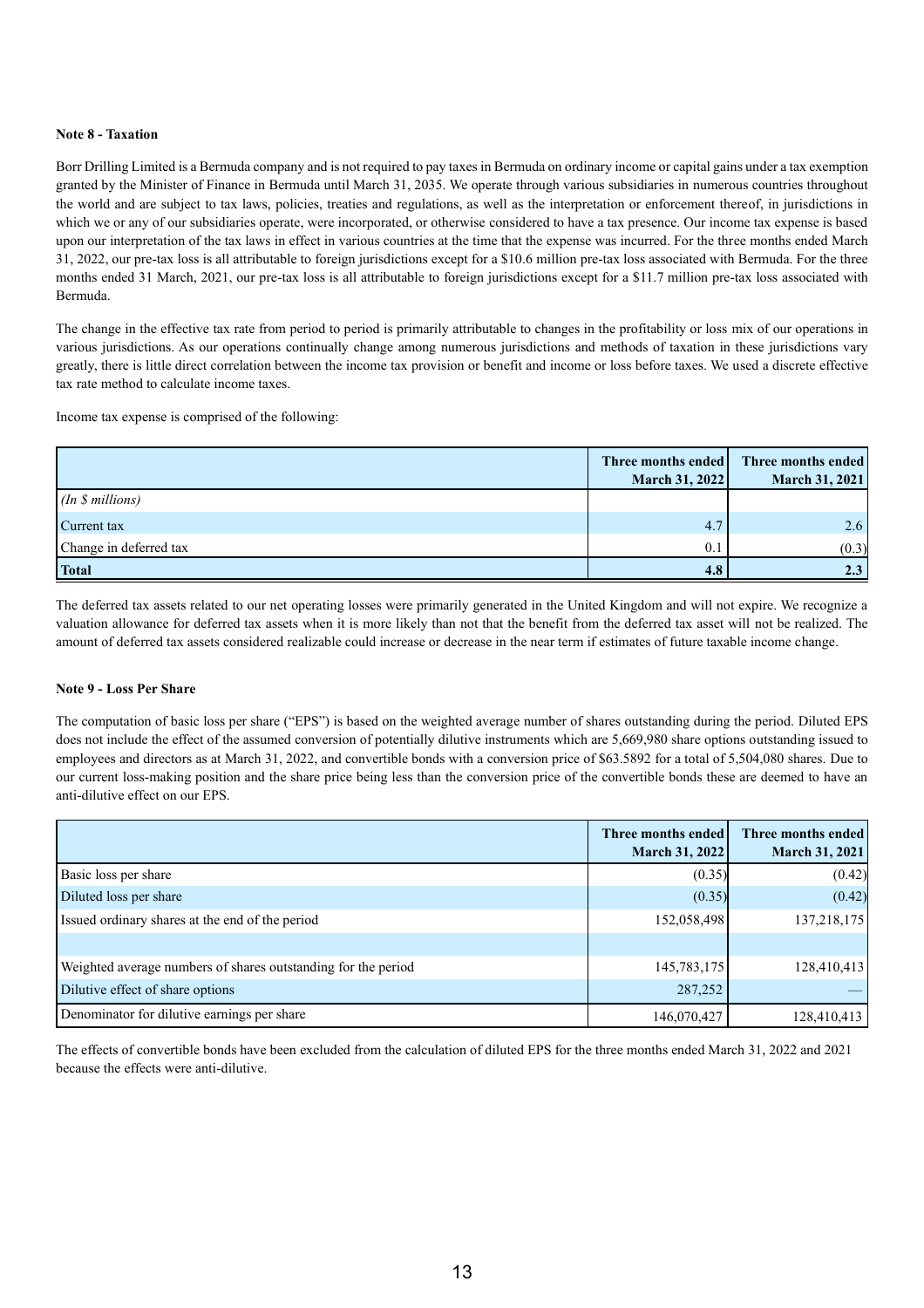## **Note 10 - Restricted Cash**

Restricted cash is comprised of the following:

|                                                        | March 31, 2022 | December 31, 2021 |
|--------------------------------------------------------|----------------|-------------------|
| (In \$millions)                                        |                |                   |
| Restricted cash relating to the issuance of guarantees | 6.7            | 10.0              |
| Restricted cash relating to debt financings            | 1.1            |                   |
| Restricted cash relating to other                      | 0.4            |                   |
| <b>Total restricted cash</b>                           | 8.2            | 11.1              |
| Less: amounts included in current restricted cash      | (1.5)          | (3.3)             |
| Non-current restricted cash                            | 6.7            | 7.8               |

## **Note 11 - Other Current Assets**

Other current assets are comprised of the following:

|                              | March 31, 2022 | <b>December 31, 2021</b> |
|------------------------------|----------------|--------------------------|
| (In \$millions)              |                |                          |
| VAT and other tax receivable | 8.7            | 8.0                      |
| Client rechargeables         | 3.4            | 2.6                      |
| Deferred financing fee       | 0.6            | 0.9                      |
| Right-of-use lease asset (1) | 0.2            | 0.2                      |
| Other receivables            | 5.0            | 5.2                      |
| <b>Total</b>                 | 17.9           | 16.9                     |

(1) The right-of-use lease asset pertains to our office lease.

## **Note 12 - Jack-Up Rigs**

|                               | March 31, 2022 | <b>December 31, 2021</b> |
|-------------------------------|----------------|--------------------------|
| (In \$millions)               |                |                          |
| Opening balance               | 2,730.8        | 2,824.6                  |
| Additions                     | 14.5           | 23.8                     |
| Depreciation and amortization | (29.1)         | (117.6)                  |
| <b>Total</b>                  | 2,716.2        | 2,730.8                  |

*Depreciation of property, plant and equipment*

In addition to the depreciation in the above table, we recorded a depreciation charge of \$0.4 million for three months ended March 31, 2022 and \$0.5 million for the three months ended March 31, 2021, related to property, plant and equipment.

#### *Impairment*

During the three months ended March 31, 2022, we considered whether indicators of impairment existed that could indicate that the carrying amounts of our jack-up rigs may not be recoverable as of March 31, 2022 and concluded that no such events or changes in circumstances have occurred to warrant a change in the assumptions utilized in the December 31, 2021 impairment tests of our jack-up rig fleet. We will continue to monitor developments in the markets in which we operate for indications that the carrying values of our long-lived assets are not recoverable.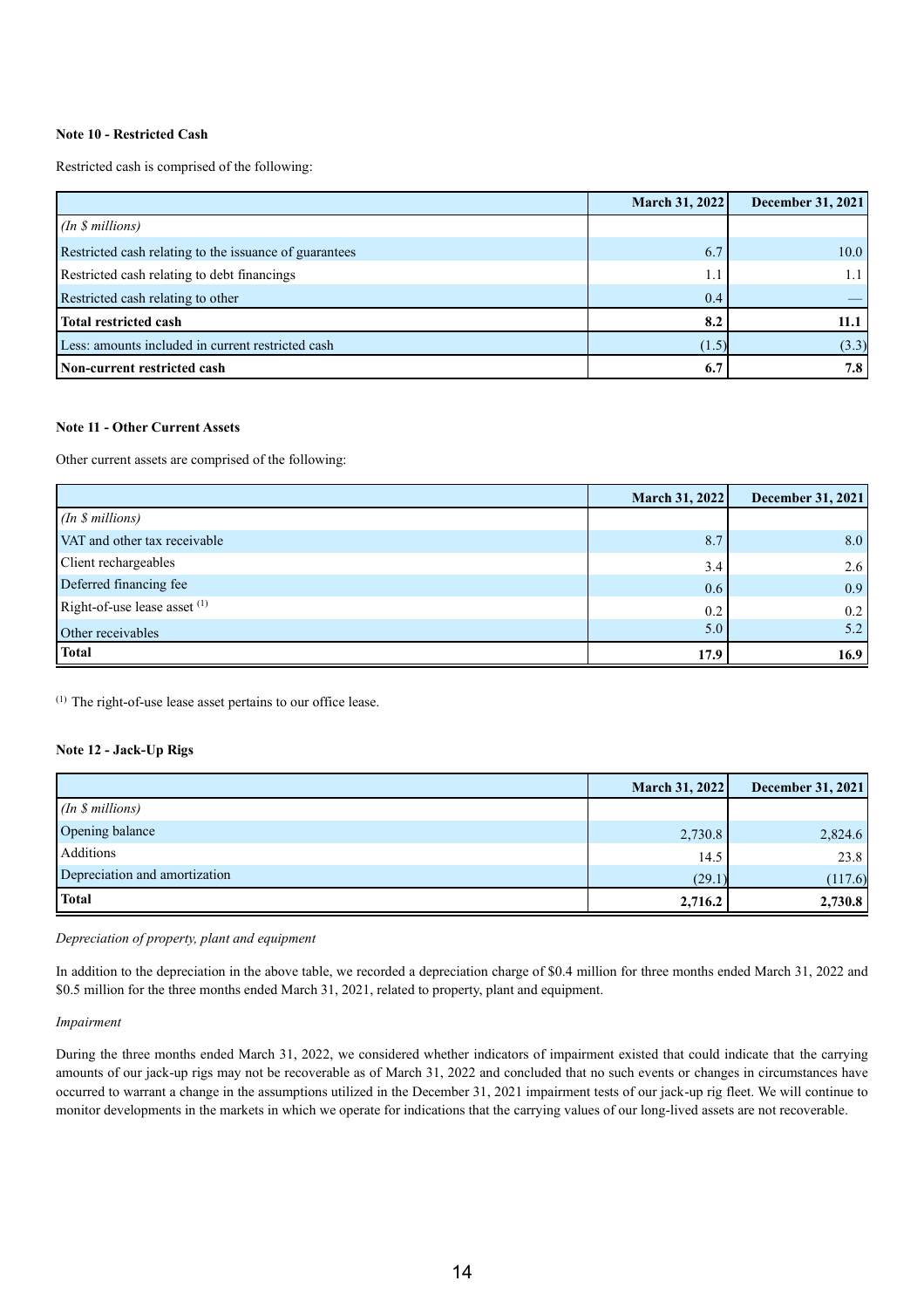## **Note 13 - Other Non-Current Assets**

Other long-term assets are comprised of the following:

|                                                          | March 31, 2022 | December 31, 2021 |
|----------------------------------------------------------|----------------|-------------------|
| (In \$ millions)                                         |                |                   |
| Deferred mobilization and contract preparation costs (1) | 7.1            | 4.4               |
| Deferred demobilization revenue <sup>(2)</sup>           | 1.5            |                   |
| Right-of-use lease asset, non-current (3)                | 1.2            | 1.3               |
| Prepayments                                              | 1.0            | 0.1               |
| Deferred tax asset                                       | 0.6            | 0.7               |
| VAT receivable                                           | 0.4            | 0.4               |
| <b>Total</b>                                             | 11.8           | 6.9               |

(1) Non-current deferred mobilization and contract preparation costs relates to the non-current portion of contract mobilization and preparation costs for the jack-up rigs "Groa", "Idun" and "Skald" (see Note 5 - Contracts with Customers).

 $^{(2)}$  Non-current deferred demobilization revenue relates to demobilization revenue for two of our jack-up rigs, which will be billed upon contract completion.

(3) The right-of-use lease asset pertains to our office lease.

## **Note 14 - Accrued Expenses**

Accrued expenses are comprised of the following:

|                                                   | <b>March 31, 2022</b> | <b>December 31, 2021</b> |
|---------------------------------------------------|-----------------------|--------------------------|
| (In \$millions)                                   |                       |                          |
| Accrued interest                                  | 81.6                  | 15.3                     |
| Accrued goods and services received, not invoiced | 12.3                  |                          |
| Accrued payroll and bonus                         | 6.1                   | 6.2                      |
| Other accrued expenses <sup>(1)</sup>             | 29.1                  | 31.7                     |
| <b>Total</b>                                      | 129.1                 | 60.9                     |

(1) Other accrued expenses includes holding costs incurred with the shipyards, professional fees, management fees and other accrued expenses related to rig operations.

## **Note 15 - Other Current Liabilities**

Other current liabilities are comprised of the following:

|                                              | March 31, 2022 | <b>December 31, 2021</b> |
|----------------------------------------------|----------------|--------------------------|
| (In \$ millions)                             |                |                          |
| Other current taxes payable (1)              | 6.6            | 4.6                      |
| Deferred mobilization revenue <sup>(2)</sup> | 5.7            | 3.9                      |
| Corporate income taxes payable               | 5.5            | 4.4                      |
| VAT payable                                  | 4.8            | 6.6                      |
| Deferred demobilization revenue (2)          | 0.9            |                          |
| Accrued payroll and severance                | 0.8            | 0.7                      |
| Operating lease liability, current           | 0.2            | 0.7                      |
| Other current liabilities                    | 1.7            | 1.4                      |
| <b>Total</b>                                 | 26.2           | 22.3                     |

(1) Other current taxes payable include withholding tax, payroll tax and other indirect tax related liabilities.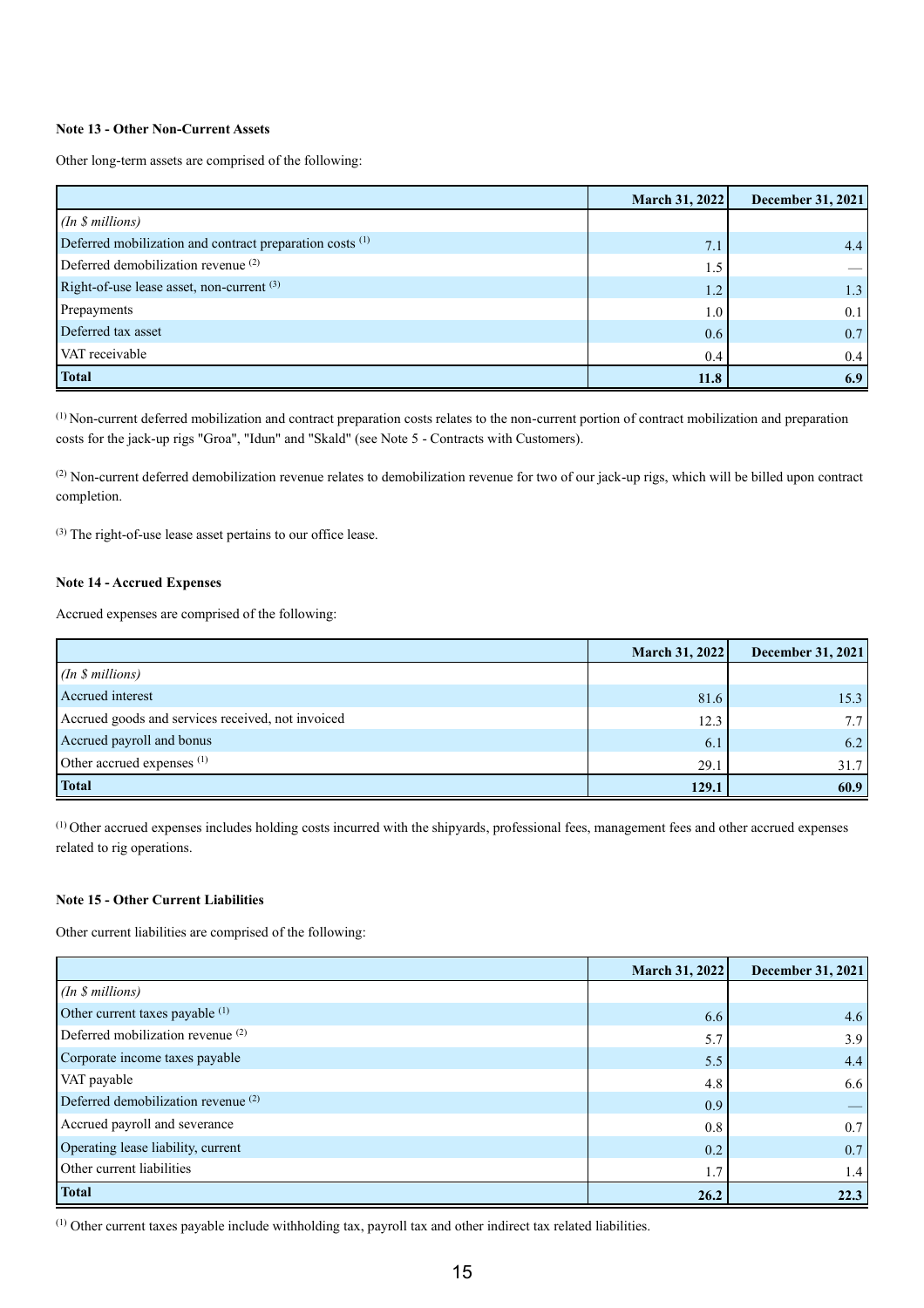<sup>(2)</sup> Deferred mobilization revenue and deferred demobilization revenue comprise our current contract liability (see note 5).

## **Note 16 - Debt**

Short-term debt is comprised of the following:

|                                             | <b>Principal Amount</b> |                   |
|---------------------------------------------|-------------------------|-------------------|
| (In \$millions)                             | March 31, 2022          | December 31, 2021 |
| Hayfin Term Loan Facility                   | 197.0                   |                   |
| Syndicated Senior Secured Credit Facilities | 272.7                   |                   |
| New Bridge Revolving Credit Facility        | 30.3                    |                   |
| <b>Total</b>                                | 500.0                   |                   |
| Deferred finance charges                    | (3.9)                   |                   |
| <b>Carrying Value Short-Term Debt</b>       | 496.1                   |                   |

Long-term debt is comprised of the following:

|                                                                          | <b>Principal Amount</b> |                          |
|--------------------------------------------------------------------------|-------------------------|--------------------------|
| (In \$millions)                                                          | March 31, 2022          | <b>December 31, 2021</b> |
| Hayfin Term Loan Facility                                                |                         | 197.0                    |
| Syndicated Senior Secured Credit Facilities                              |                         | 272.7                    |
| New Bridge Revolving Credit Facility                                     |                         | 30.3                     |
| \$350m Convertible bonds                                                 | 350.0                   | 350.0                    |
| PPL Delivery Financing                                                   | 753.3                   | 753.3                    |
| Keppel Delivery Financing                                                | 259.2                   | 259.2                    |
| <b>Total</b>                                                             | 1,362.5                 | 1,862.5                  |
| Back end fee due to PPL and Keppel on Delivery of vessels                | 42.8                    | 42.8                     |
| Effective interest rate adjustments on PPL and Keppel Delivery financing | 20.2                    | 17.1                     |
| Deferred finance charges                                                 | (1.3)                   | (6.5)                    |
| <b>Carrying Value Long-Term Debt</b>                                     | 1,424.2                 | 1,915.9                  |

The carrying values in the tables above include, where applicable, deferred financing fees and certain interest adjustments to allow for variations in interest payments to be straight lined.

At March 31, 2022 the scheduled maturities of our debt were as follows:

|                             | <b>Maturities</b> |
|-----------------------------|-------------------|
| (In \$ millions)            |                   |
| 2022                        |                   |
| 2023                        | 1,603.3           |
| 2024                        |                   |
| 2025                        | 86.4              |
| 2026                        | 172.8             |
| Thereafter                  |                   |
| <b>Total principal debt</b> | 1,862.5           |

#### *Interest*

The weighted average interest rate for all our interest-bearing debt, excluding Convertible Bonds, was 5.5% for the three months ended March 31, 2022.

## *Covenants*

As at March 31, 2022, we were in compliance with the covenants and our obligations under our debt agreements.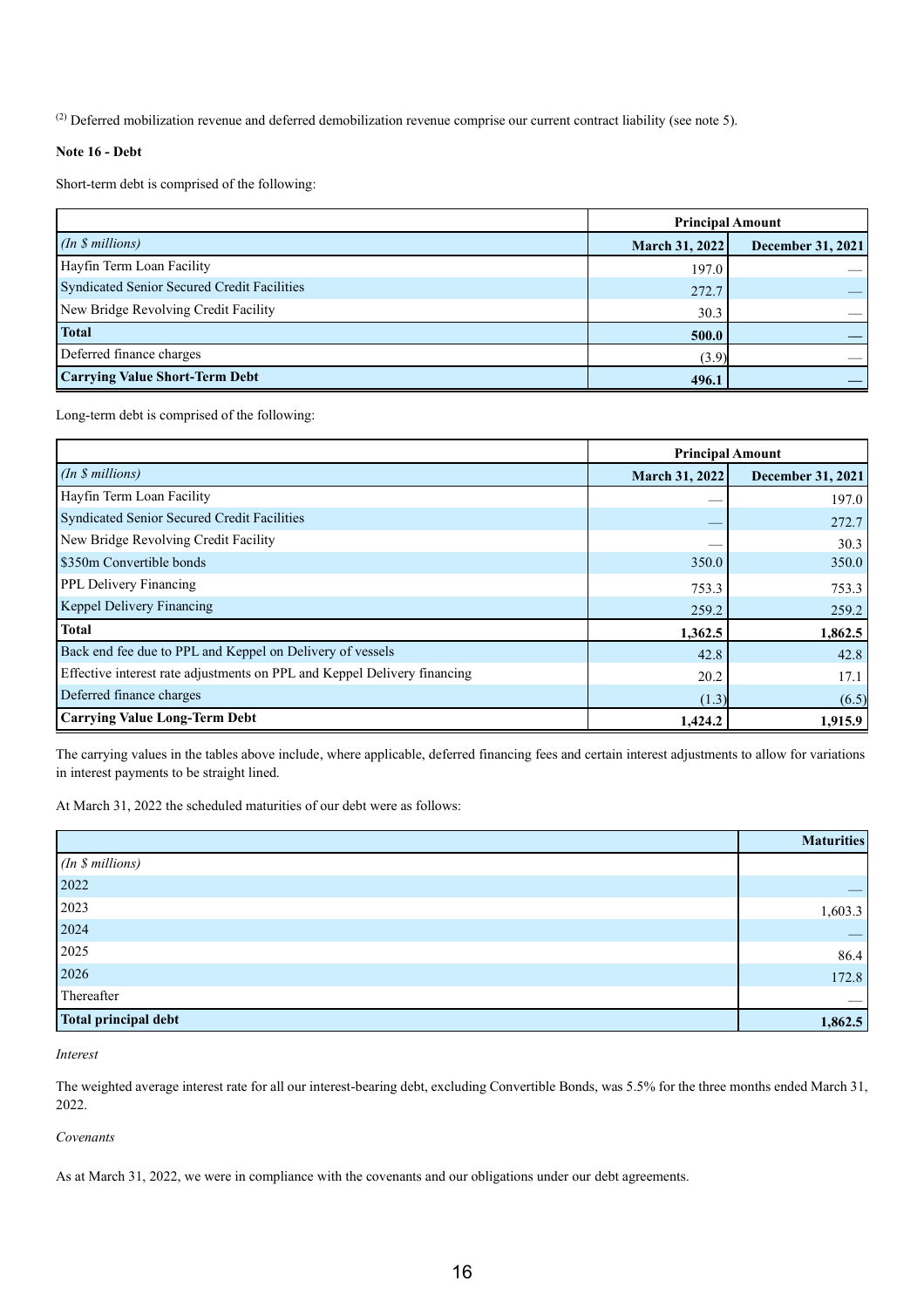## **Note 17 - Commitments and Contingencies**

The Company has the following delivery installment commitments as at March 31, 2022:

|                                                 | March 31, 2022 | <b>December 31, 2021</b> |
|-------------------------------------------------|----------------|--------------------------|
| (in \$millions)                                 |                |                          |
| Delivery installments for jack-up drilling rigs | 621.0          | 621.0                    |
| Back-end fees                                   | 9.0            | 9.0                      |
| <b>Total</b>                                    | 630.0          | 630.0                    |

The back-end fee is only payable and will be included as part of the cost price if we choose to accept delivery financing from Keppel. In addition, under the PPL Financing, PPL is entitled to certain fees payable in connection with the increase in the market value of the relevant PPL Rig Owner from October 31, 2017 until the repayment date, less the relevant rig owner's equity cost of ownership of each rig and any interest paid on the delivery financing.

The following table sets forth when our commitments fall due as of March 31, 2022:

| .11.<br>$\ln$<br>millions.                | Less than<br><b>vear</b> | <b>vears</b><br>$-4$ | <b>vears</b><br>2-3 | Thereafter | <b>Total</b>      |
|-------------------------------------------|--------------------------|----------------------|---------------------|------------|-------------------|
| Delivery<br>installments for jack-up rigs | $\sim$                   | $\sim$ 1<br>U∠ 1.U   |                     | $\sim$     | $\sim$<br>∪∠ 1. J |

The back-end fees are excluded from the maturity table above as they are only payable if we choose to accept the delivery financing from Keppel.

## *Other commercial commitments*

We have other commercial commitments which contractually obligate us to settle with cash under certain circumstances. Surety bonds and parent company guarantees entered into between certain customers and governmental bodies guarantee our performance regarding certain drilling contracts, customs import duties and other obligations in various jurisdictions.

The Company has the following guarantee commitments as at March 31, 2022:

|                                                     | <b>March 31, 2022</b> | <b>December 31, 2021</b> |
|-----------------------------------------------------|-----------------------|--------------------------|
| $(in \, \S \, millions)$                            |                       |                          |
| Surety bonds, bank guarantees and performance bonds | 14.7                  | 20.8                     |
| <b>Total</b>                                        | 14.7                  | 20.8                     |

As at March 31, 2022, the expected expiration dates of these obligations are as follows:

| $($ In<br>.77<br>millions                                                          | $\triangle$ ess <sup>+</sup><br>than<br><b>vear</b> | $T = 0.00$ | <b>CONTINUES</b><br><b>Total</b> |
|------------------------------------------------------------------------------------|-----------------------------------------------------|------------|----------------------------------|
| Surety<br><i>r</i> tormance<br>bonds<br>bonds<br>bank<br>nert<br>guarantees<br>and | <u>.</u>                                            | , v        | $\overline{\phantom{a}}$<br>. .  |

*Assets pledged as collateral*

|                                                                               | <b>March 31, 2022</b> | <b>December 31, 2021</b> |
|-------------------------------------------------------------------------------|-----------------------|--------------------------|
| (in \$millions)                                                               |                       |                          |
| Book value of jackup rigs pledged as collateral for long-term debt facilities | 2.716.2               | 2.730.8                  |

#### **Note 18 - Related Party Transactions**

#### *a) Transactions with entities over which we have significant influence*

We provide three rigs on a bareboat basis to Perfomex to service its contract with Opex and two rigs on a bareboat basis to Perfomex II to service its contract with Akal. Perfomex and Perfomex II provide the jack-up rigs under traditional dayrate and technical services agreements to Opex and Akal, respectively. This structure enables Opex and Akal to provide bundled integrated well services to Pemex. The potential revenue earned is fixed under each of the Pemex contracts, while Opex and Akal manage the drilling services related costs on a per well basis. The revenue from these contracts is recognized as "Related party revenue" in the Consolidated Statements of Operations.

On August 4, 2021, the Company executed a Stock Purchase Agreement between BMV and Operadora for the sale of the Company's 49% interest in each of the Opex and Akal joint ventures, as well as the acquisition of a 2% incremental interest in each of Perfomex and Perfomex II joint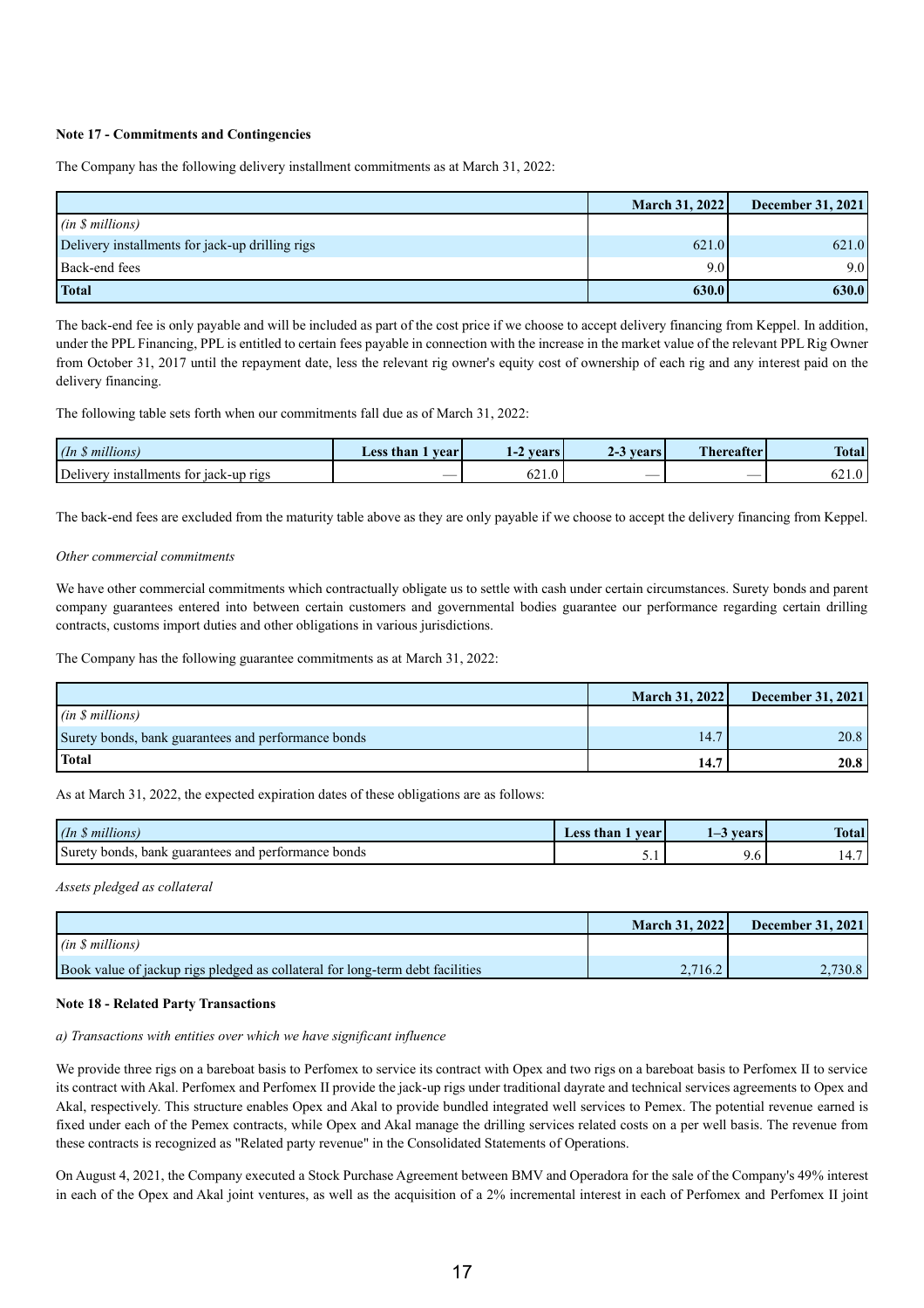ventures. The sale was completed on the same date. Until their sale, as a 49% shareholder we were required to fund any capital shortfall in Opex or Akal should the Board of Opex or Akal make cash calls to the shareholders under the provisions of the Shareholders Agreement (see note 6).

For the three months ended March 31, 2022 and 2021, the management services revenues and bareboat revenues from our related parties consisted of the following:

|                                           | Three months ended<br><b>March 31, 2022</b> | Three months ended<br>March 31, 2021 |
|-------------------------------------------|---------------------------------------------|--------------------------------------|
| $(In $s$ millions)                        |                                             |                                      |
| Management Services Revenue - Perfomex    |                                             | 2.2                                  |
| Management Services Revenue - Perfomex II |                                             | 1.1                                  |
| Bareboat Revenue - Perfomex               | 10.7                                        | (3.8)                                |
| Bareboat Revenue - Perfomex II            | 8.0                                         | 1.5                                  |
| <b>Total</b>                              | 18.7                                        | 1.0                                  |

For the three months ended March 31, 2022 and 2021 funding provided to and (received from) our joint ventures consisted of the following:

|                 | Three months ended<br>March 31, 2022 | Three months ended<br><b>March 31, 2021</b> |
|-----------------|--------------------------------------|---------------------------------------------|
| (In \$millions) |                                      |                                             |
| Perfomex        | __                                   | (3.3)                                       |
| Perfomex II     | __                                   | 0.2                                         |
| <b>Total</b>    |                                      | (3.1)                                       |

**Receivables:** The balances with the joint ventures as of March 31, 2022 and December 31, 2021 consisted of the following:

|                 | March 31, 2022 | December 31, 2021 |
|-----------------|----------------|-------------------|
| (In \$millions) |                |                   |
| Perfomex        | 43.5           | 40.8              |
| Perfomex II     | 16.2           | 7.8               |
| <b>Total</b>    | 59.7           | 48.6              |

*b) Transactions with Other Related Parties*

**Expenses:** The transactions with other related parties for the three months ended March 31, 2022 and 2021 consisted of the following:

|                                       | Three months ended<br><b>March 31, 2022</b> | Three months ended<br>March 31, 2021 |
|---------------------------------------|---------------------------------------------|--------------------------------------|
| (In \$millions)                       |                                             |                                      |
| Magni Partners Limited <sup>(1)</sup> | (0.4)                                       | (0.4)                                |

(1) Magni Partners Limited ("Magni") is party to a Corporate Services Agreement with the Company pursuant to which it provides strategic advice and assists in sourcing investment opportunities, financing and other such services as the Company wishes to engage, at the Company's option. There is both a fixed and variable element of the agreement, with the fixed cost element representing Magni's fixed costs and any variable element being at the Company's discretion. Mr. Tor Olav Trøim, the Chairman of our Board, is the sole owner of Magni.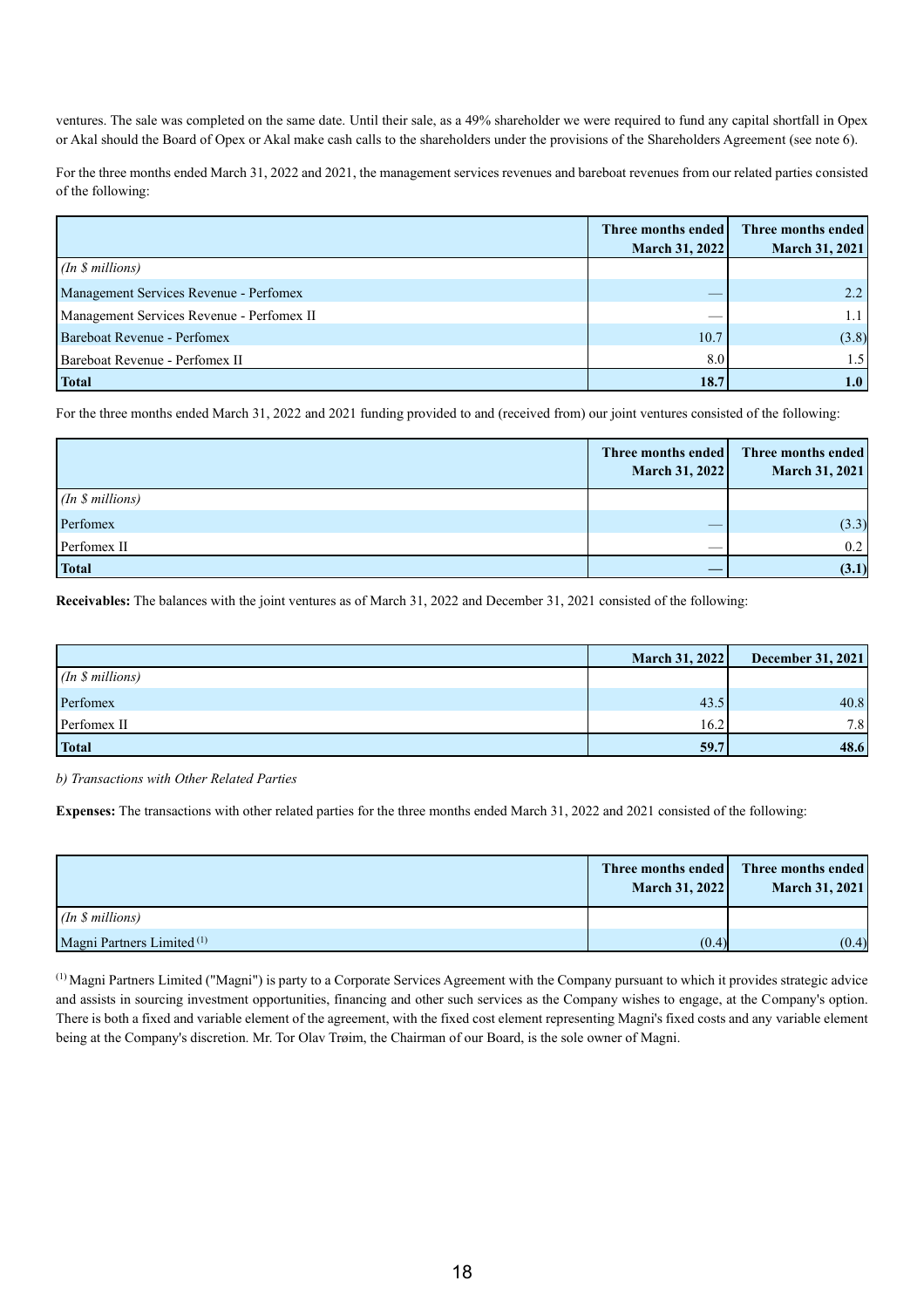## **Note 19 - Fair Value of Financial Instruments**

We recognize our fair value estimates using a fair value hierarchy based on the inputs used to measure fair value. The fair value hierarchy has three levels based on reliability of inputs used to determine fair value as follows:

Level 1: Quoted market prices in active markets for identical assets and liabilities.

Level 2: Observable market based inputs or unobservable inputs that are corroborated by market data.

Level 3: Unobservable inputs that are not corroborated by market data

The carrying value and estimated fair value of our financial instruments at March 31, 2022 and December 31, 2021 were as follows:

|                                                                      |                | As at March 31, 2022 |                | As at December 31, 2021 |                |
|----------------------------------------------------------------------|----------------|----------------------|----------------|-------------------------|----------------|
| (In \$millions)                                                      | Hierarchy      | Fair value           | Carrying value | Fair value              | Carrying value |
| <b>Assets</b>                                                        |                |                      |                |                         |                |
| Cash and cash equivalents <sup>(1)</sup>                             |                | 50.1                 | 50.1           | 34.9                    | 34.9           |
| Restricted cash (1)                                                  |                | 1.5                  | 1.5            | 3.3                     | 3.3            |
| Trade receivables $(1)$                                              |                | 28.1                 | 28.1           | 28.5                    | 28.5           |
| Tax retentions receivable (1)                                        |                |                      |                | 1.9                     | 1.9            |
| Other current assets (excluding deferred finance fee) <sup>(1)</sup> |                | 17.3                 | 17.3           | 14.1                    | 14.1           |
| Due from related parties (1)                                         |                | 59.7                 | 59.7           | 48.6                    | 48.6           |
| Non-current restricted cash                                          |                | 6.7                  | 6.7            | 7.8                     | 7.8            |
|                                                                      |                |                      |                |                         |                |
| <b>Liabilities</b>                                                   |                |                      |                |                         |                |
| Trade payables <sup>(1)</sup>                                        |                | 51.7                 | 51.7           | 34.7                    | 34.7           |
| Accrued expenses and other current liabilities <sup>(1)</sup>        |                | 155.3                | 155.3          | 83.2                    | 83.2           |
| Short-term debt <sup>(1)</sup>                                       |                | 496.1                | 496.1          |                         |                |
| Long-term debt <sup>(2)</sup>                                        | $\mathfrak{D}$ | 1,359.8              | 1,424.2        | 1,728.6                 | 1,915.9        |

(1) The carrying values approximate the fair values due to their near term expected receipt of cash.

(2) Long-term debt includes our 3.875% convertible bond due in 2023 which is fair valued using observable market based inputs.

## **Note 20 - Common Shares**

*Authorized share capital*

|                                   | <b>March 31, 2022</b> | <b>December 31, 2021</b> |
|-----------------------------------|-----------------------|--------------------------|
| (Number of shares of \$0.10 each) |                       |                          |
| Authorized shares                 | 180.000.000           | 180.000.000              |

*Issued and outstanding share capital*

|                                   | March 31, 2022 | December 31, 2021 |
|-----------------------------------|----------------|-------------------|
| (Number of shares of \$0.10 each) |                |                   |
| Issued                            | 152,058,498    | 137, 218, 175     |
| Treasury shares                   | 406,333        | 406,333           |
| Outstanding                       | 151,652,165    | 136,811,842       |

On December 28, 2021, we conducted a private placement for gross proceeds of \$30 million by issuing 13,333,333 new depository receipts (representing the same number of shares) at a subscription price of \$2.25 per depository receipt. Share issuance costs associated with this equity raise were \$1.0 million. On January 31, 2022, the equity offering was settled and the Company's issued share capital was increased by \$1.3 million to \$151.0 million, divided into 150,551,508 common shares with a nominal value of \$0.10 per common share.

*Equity distribution*